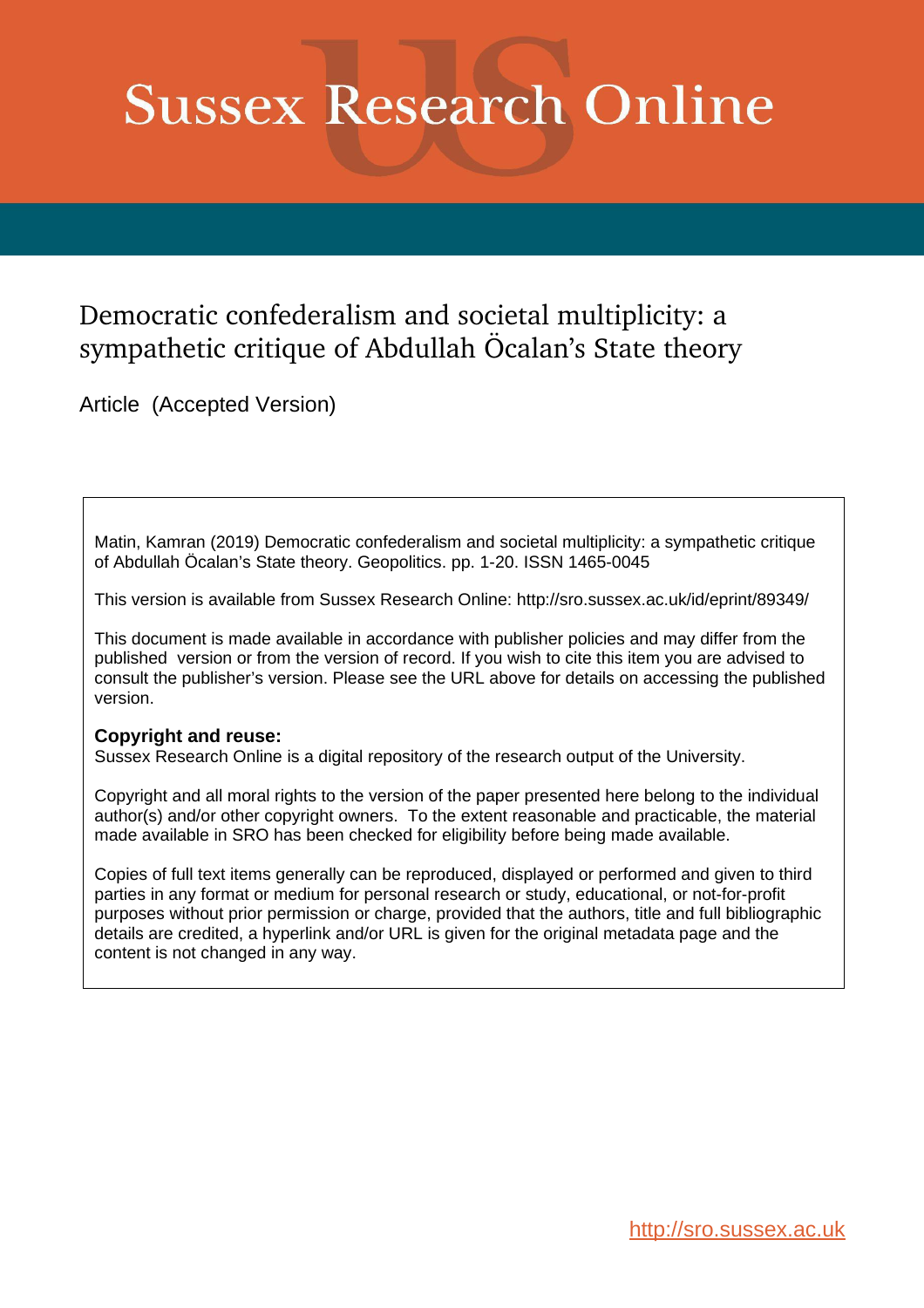# **Democratic Confederalism and Societal Multiplicity: A Sympathetic Critique of Abdullah Öcalan's State Theory**

*Kamran Matin, Sussex University, UK*

# **Abstract**

The Kurdish-led project of democratic confederalism in Rojava (north and north-east Syria) has emerged as an unprecedented experience in eco-feminist and anti-capitalist direct democracy with global significance and regional ramifications. There is however virtually no critical engagement with the project's intellectual foundations in the works of Abdullah Öcalan. This paper seeks to address this gap through a sympathetic critique of Öcalan's historical sociology of the formation and dissolution of the state. It argues there is a theoretical tension in Öcalan's argument. His account of the originary rise of the Sumerian state is 'internalist' while his analysis of subsequent state-formation processes is 'interactive', which highlights the significance of external factors and hence implicitly the importance of the condition of 'societal multiplicity'. The paper then draws on Kojin Karatani's 'modes of exchange' based world history to argue that Sumerian state-formation was also fundamentally interactive occurring within and through societal multiplicity. It therefore demonstrates the need for the incorporation of societal multiplicity in the conceptualisation of democratic confederalism and the analyses of its prospects as a non-statist political community. In so doing, the paper also contributes to critical geopolitics and anarchist international theory through underlining the social history of the rise of the state and the international nature of its dissolution.

\*\*\*

National borders are a datum, a given (Öcalan 1999: 16).

Social formations can only be understood in their temporal and physical context – i.e., they are part of their historical and geographical environment (Öcalan 2007: 185).

## **[1](#page-13-0). Introduction**<sup>1</sup>

Ten years on, the 'Arab Spring' appears as an ephemeral democratic moment in the prolonged authoritarian winter of the Middle East and North Africa (MENA) (Kurzman 2013). There has however been a remarkable exception to the region-wide re-assertion of authoritarianism and spread of Islamist violence that has followed the Arab Spring: the regions of north and north-east Syria commonly known by their Kurdish name, Rojava. Following the bloody suppression of popular democratic protests in Syria by the Assad regime and the militarisation of the 2011 uprising, Syrian army and security forces withdrew from Rojava to defend the economic heartland and major population centres in the West of the country. The radicalleft wing of the Kurdish movement in Syria led by the Democratic Union Party (PYD) and the Movement for a Democratic Society (TEV-DEM), which is a coalition of several dozens of civil society organisations, quickly filled the power vacuum in Rojava through a constellation of grassroots organisations and popular self-defence forces of Peoples/Women's Protection Units (YPG/YPJ). Despite being immediately embroiled in an existential defensive war against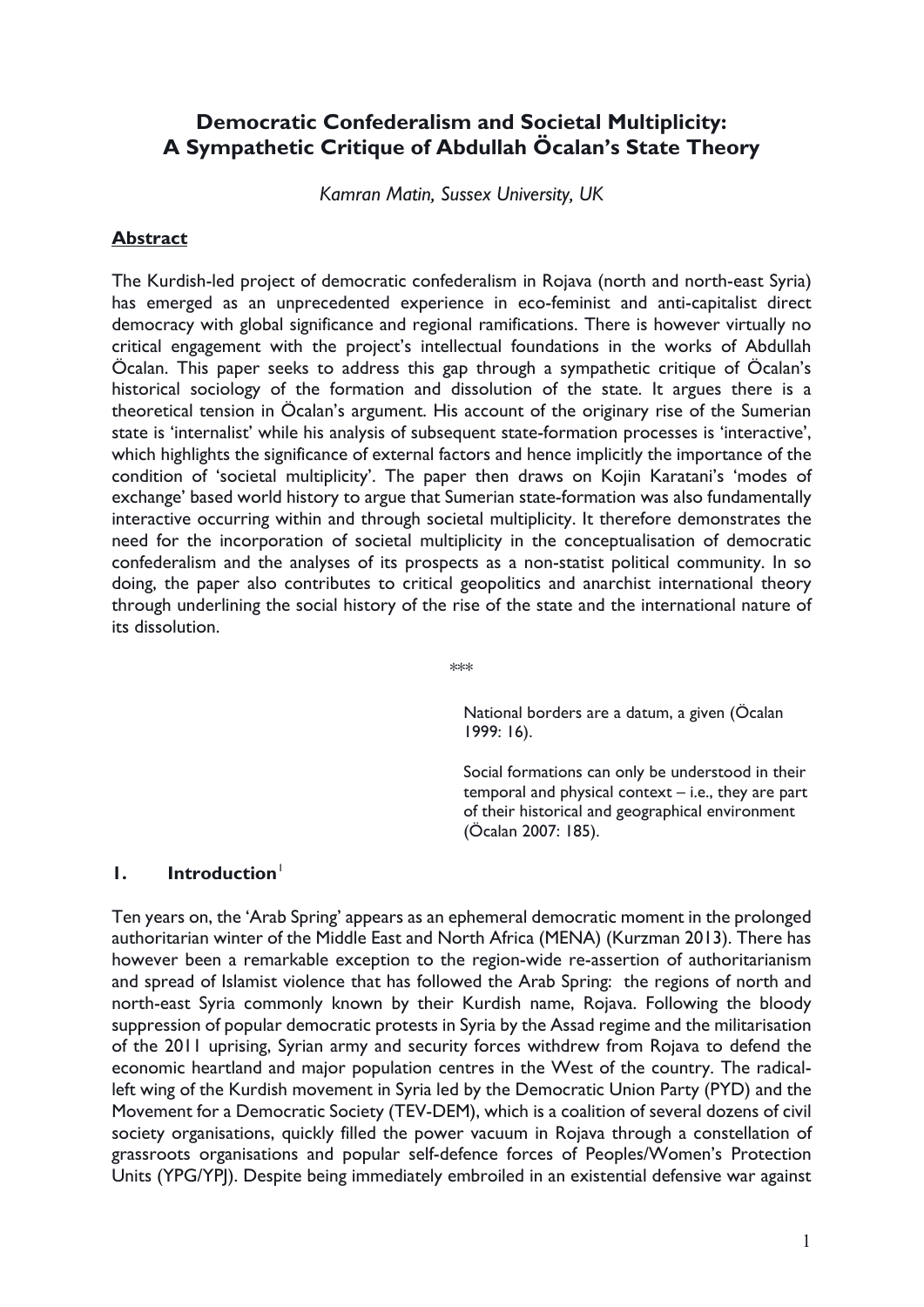the IS and other Sunni Jihadist forces, Rojava began an ambitious social revolution aiming at establishing a new, non-hierarchical, feminist and egalitarian order enshrined in a new social contract (YPG International 2017).

Central to The Rojava revolution is the idea of 'democratic confederalism', a brainchild of Abdullah Öcalan, the imprisoned leader of the Kurdistan Workers Party (the PKK). Critically reflecting on the PKK's nationalist and Marxist-Leninist past and creatively appropriating the works of a number of critical scholars, especially Murray Bookchin (1982), Öcalan defines democratic confederalism as 'democracy without a state', 'a non-state social paradigm', the voluntary union of various ethnic, cultural, religious, intellectual and economic communities that 'can autonomously configure and express themselves as a political unit' (Öcalan 2017: 39, 47, 43). Democratic confederalism for Öcalan is therefore a radical yet more pragmatic alternative to the nationalist agenda of a statist solution to the (post-)colonial subalternisation of the Kurds and other minoritised peoples of the Middle East. In other words, democratic confederalism is a dynamic process of unravelling the state through a process whereby different ethno-cultural communities, self-organised in popular councils and communes, systematically replacing existing state's hierarchical and patriarchal relations of authority with horizontal, gender-egalitarian relations of participatory self-administration. Economically, these horizontal and intersecting socio-political networks are based on communal property relations as the basis of the cooperative and environmentally sensitive production of use-value (Öcalan 2011; Knapp et. al. 2016). Democratic confederalism therefore shares the ethos of socio-economic justice and opposition to 'global coloniality' (Escobar 2004: 207; cf. Al 2015; Reitan 2012: 335) of anti-globalisation and indigenous rights and social justice movements that have emerged since the late 1990s (Casanova 2005; Hilbert 1997: 117; cf. Hammond 2006: 123-124). It is therefore more than a non-nationalist solution to the national question of the Kurds. It is also the building bloc of 'democratic modernity' as a radical egalitarian alternative to the dominant hierarchical and patriarchal order of 'capitalist modernity' (cf. Öcalan 2007: 229; Gerber and Brincat 2018).

Over the past few years, there has emerged a relatively small but growing body of works on democratic confederalism focusing on its overall character and political origins (e.g. Cemgil & Hoffmann 2016; Colsanti et. al. 2018; Jain 2016; Knapp et. al. 2016; Yegen 2016), comparative history (e.g. Saed 2017), economic structure (e.g. Lebsky 2017; Sullivan 2018), gender dimension (e.g. Shahvisi 2018; Şimşek & Jongerden 2018), ecological aspect (e.g. Hunt 2017), self-defence doctrine (e.g. Üstündağ 2016), theoretical sources (e.g. Gerber & Brincat 2018) and intellectual implications (e.g. Cemgil 2016). These works provide valuable insights into Rojava's momentous implementation of democratic confederalism, which due to its radical character tends to be neglected by both the orthodox academia and the mainstream media (cf. Greber 2014). Nevertheless, missing from the existing literature on the Rojava revolution is any sustained critical engagement with the basic intellectual foundations of democratic confederalism in the works of its leading proponent, Abdullah Öcalan. To be sure, there are a few critical works on the Rojava revolution. But they primarily address practical and implementation challenges facing democratic confederalism (e.g. Küçük & Özselçuk 2016; Leezenberg 2016) rather than the intellectual coherence of its theoretical bases as articulated by Öcalan.

This paper seeks to address this gap through a sympathetic critique of Öcalan's historical sociology of the state. It argues that Öcalan fails to consistently register the causal and constitutive significance of societal multiplicity (Rosenberg 2016) in the rise, expansion, and possible dissolution of the state. Öcalan's account of the originary rise of the Sumerian state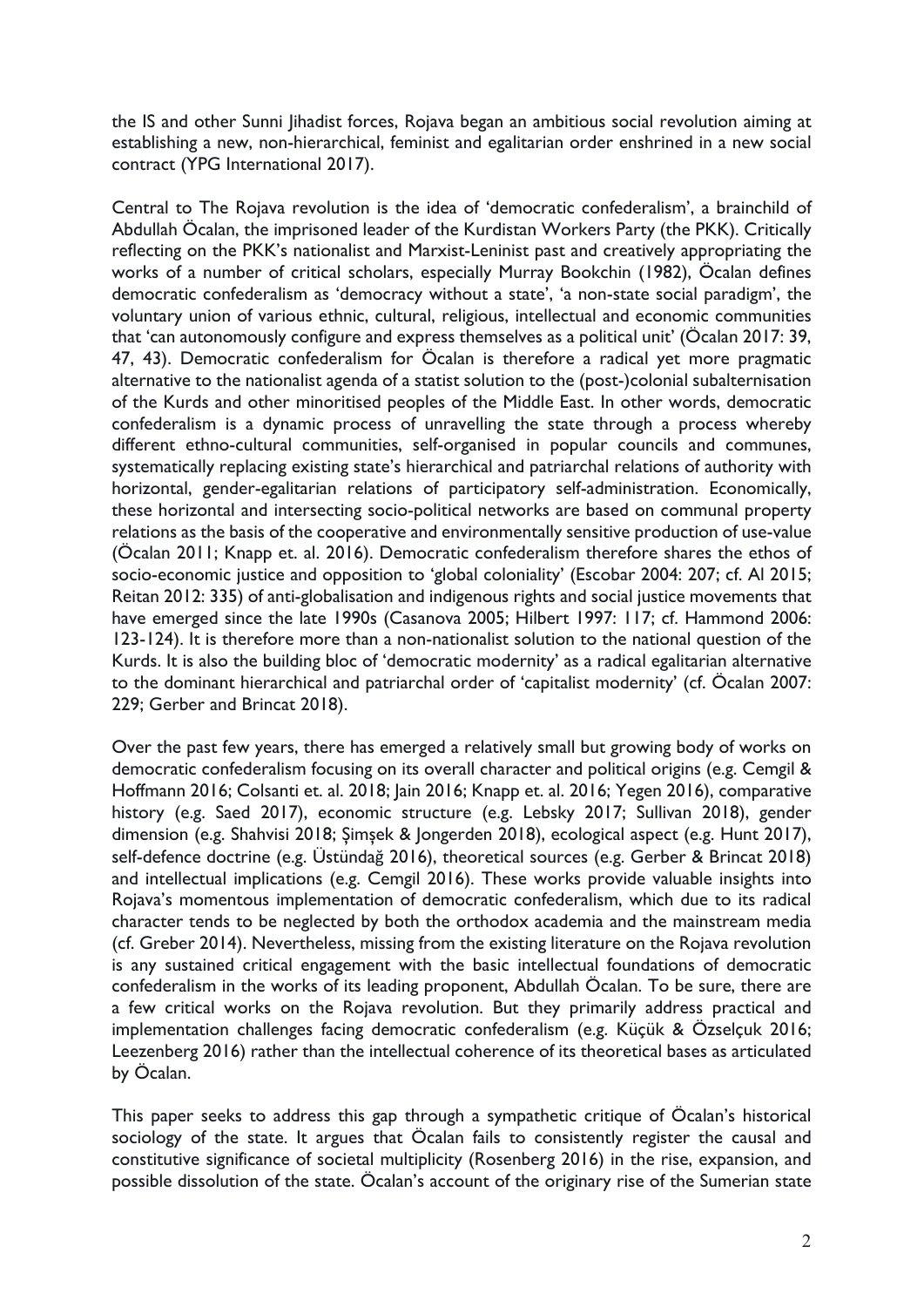is internalist while his account of the subsequent state-formation processes highlights the generative significance of external pressures and exigencies; a circumstance that presuppose societal multiplicity. Crucially, this inconsistency bears on our assessments of how and to what extent the state might be transcended through democratic confederalism. To address this inconsistency, the paper then draws on Kojin Karatani (2014) to show that Sumer, the first state in history, was also interactively produced. This demonstrates the transhistorical significance of societal multiplicity and its key consequences of interaction, combination and dialectical change (Rosenberg 2016: 136-141). The argument therefore shows that analyses of the origins and prospects of democratic confederalism in Rojava ought to centrally incorporate 'the international', i.e. that dimension of social reality that specifically arises from societal multiplicity (Rosenberg 2006: 308).

My critical engagement with Öcalan is important for three interconnected reasons. First, given that the Öcalan-inspired political movements have developed considerable ideological influence and organizational structures in all parts of Kurdistan in Turkey, Syrian, Iran and Iraq, the project of democratic confederalism has far-reaching consequences for the entire Middle East. Second, Öcalan's critical and reflexive approach to classical Marxism and his innovative appropriation of broadly socialist and anarchist ideas invest his project with relevance and traction to the international left at a time of deep crisis for global capitalism. Indeed, the Rojava revolution has attracted large numbers of international volunteers from across the world (Hall 2019). Critical engagement with Öcalan's ideas therefore has international political significance. And third, my substantive argument on the interactive social history of the state also contributes to critical international theory. Through its social history of the state the paper challenges the basic assumption of the traditional geopolitics that the political is determined by the space (Teschke 2006: 327). It also theoretically delineates the unavoidably international path on which the state might wither away. The paper therefore contributes to the subfields of critical geopolitics (Ó Tuathail & Dalby 1998; Ó Tuathail 1994) and anarchism (Prichard 2011, 2010) within the academic discipline of International Relations (IR).

The remainder of the paper is divided into four sections. In section 2, I provide an overview of Öcalan's political thought highlighting the problem of internalism in his account of democratic confederalism. Section 3 traces the deeper roots of Öcalan's internalism to his account of the rise of Sumerian state which is in tension with his interactivist account of the subsequent processes of state-formation. In section 4, first I briefly discuss the idea of 'societal multiplicity' as the solution to the problem of internalism. I then show how this idea is implicitly informs Kujin Karatani's interactive account of the Sumerian state-formation based on the 'modes of exchange' (Karatani 2014) highlighting the systematic significance of societal multiplicity. In the concluding section, I reflect on the wider implications of the argument.

# **2. Öcalan's Politics: From the Nation-State to Democratic Confederalism**

In order to better appreciate the significance of my critique of Öcalan's account of state formation and the insights this can generate into the dissolution of the state through democratic confederalism, a brief account of the PKK's Öcalan-inspired 'paradigm shift' (Komun 2018; Jongerden 2017) is in order. The PKK was founded in the late 1970s with the goal of an independent Kurdish state. Ideologically, it rested on an uncritical adoption of Stalinist Marxism and its state-socialist model, and Chinese Marxism, especially its strategy of 'people's war', in the geopolitical context of the Cold War and anti-colonial movements in the Third World (Aydin & Emrence 2015; Akkaya & Jongerden 2014; Gunes 2013). Öcalan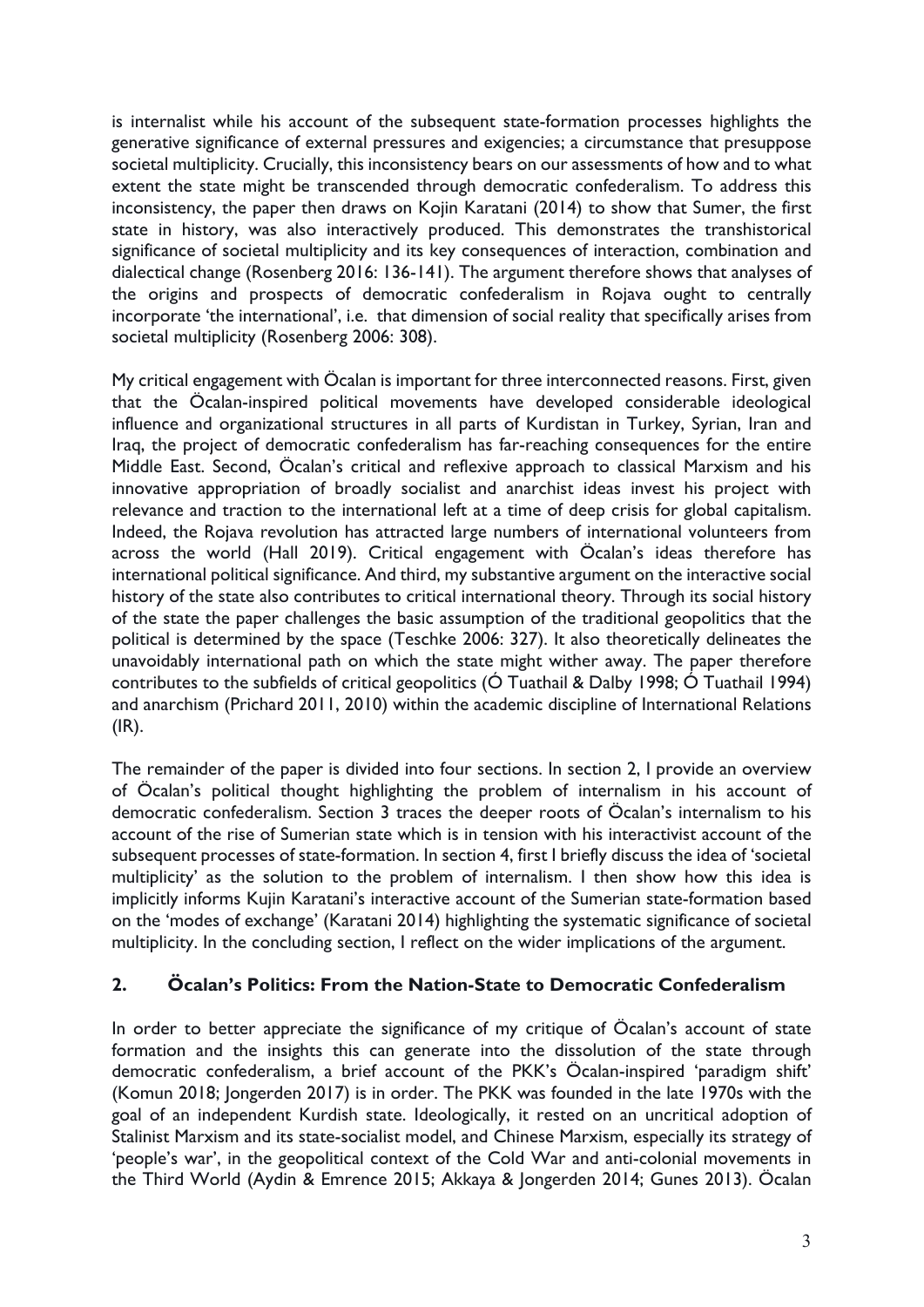began critically reflecting on the PKK's nationalist and Marxist-Leninist ideology during the late 1980s and early 1990s in the context of the collapse of the Eastern bloc and the Soviet Union, and the PKK's military impasse vis-à-vis the Turkish state. However, Öcalan's autocritique took its systematic and sustained form after his US-assisted capture in Kenya in 1999 and subsequent imprisonment in Turkey (Öcalan 2017: 30-31, 2007: 30). The result was a rejection of the PKK's nationalist programme and Marxist-Leninist ideology. The rejection forms the deconstructive element of the PKK's paradigm shift paving the way for the reconstructive element in the form of democratic confederalism.

At the centre of the paradigm shift that Öcalan engendered in the PKK lies 'killing of the dominant male' and 'abolishing the state' in order to found a new society that is 'democratic, gender equal, eco-friendly, and where the state is not the pivotal element' (Jongerden 2017: 5-8). Öcalan views the rise of patriarchy and the state as a more or less single but complex process. He regards the development of the nation-state, capitalism and colonialism as mutually constitutive (Öcalan 2017: 32). Indeed, he argues that 'capitalism and the nationstate became so closely linked to each other that neither can be imagined without the other' (Öcalan 2017: 32). Indeed, as the 'maximum form of power, … the most complete and developed monopoly (Öcalan 2017: 32) the nation-state, Öcalan contends, is the 'paradigm of capitalist modernity' (Öcalan 2017: 30). For Öcalan, the nation-state's unitary and singular nature, its drive towards the homogenisation of the society, its 'quasi-divine attributes' (Öcalan 2017: 33), and its centrality to capitalist exploitation and inequality render it fundamentally anti-democratic and undesirable. Kurds' legitimate rights therefore cannot be achieved through establishing a Kurdish nation-state but 'in an approach that weakens capitalist modernity or pushes it back' (Öcalan 2017: 39). Democratic confederalism is such an approach. It is 'flexible, multicultural, anti-monopolistic and consensus oriented [resting on] ecology and feminism' (Öcalan 2017: 39). It 'poses a type of political formation where society governs itself and where all societal groups and cultural identities can express themselves in local meetings, general conventions and councils (Öcalan 2017: 42).

Öcalan's discussion of the ideological content and practical functions of democratic confederalism is rather detailed and critically draws on existing literature on participatory democracy and especially Bookchin's ideas on 'municipalism' (Gerber & Brincat 2018) but bereft on their empirical Eurocentrism (Jongerden 2017: 8). However, dynamics of implementation and consolidation of democratic confederalism within a pre-existing nationstate remains unclear in Öcalan's writings. His overall argumentation suggests a gradual process whereby democratic forces re-claim the power from the state but the actual success of a democratic confederalist project depends on the concrete balance of power. In other words, the existing nation-state within which a democratic confederalist project is being pursued must be weakened to a certain extent for democratic confederalism to become an empirical reality and assume certain longevity. This weakening can result from the struggles of the society's democratic forces using political resources of liberal-democratic states of which Öcalan tends to express a sanguine view (e.g. Öcalan 2007: 205 and *passim*). Thus, Öcalan seems to envisage a transitional period where democratic confederal project can exist and develop within a nation-state as a result of a compromise between the nation-state and the forces of democratic nation. This is broadly the path that Öcalan seems to have thus far proposed for Turkey. However, if a nation-state refuses to enter into a legal-constitutional compromise with democratic confederalist forces and/or continues to violently interfere in the working of their nascent institutions then the democratic confederalist movement has the legitimate right of self-defence (Öcalan 2016: 31). In fact, Öcalan argues that democratic confederalism can be called a 'system of self-defence of the society' (Öcalan 2011: 28).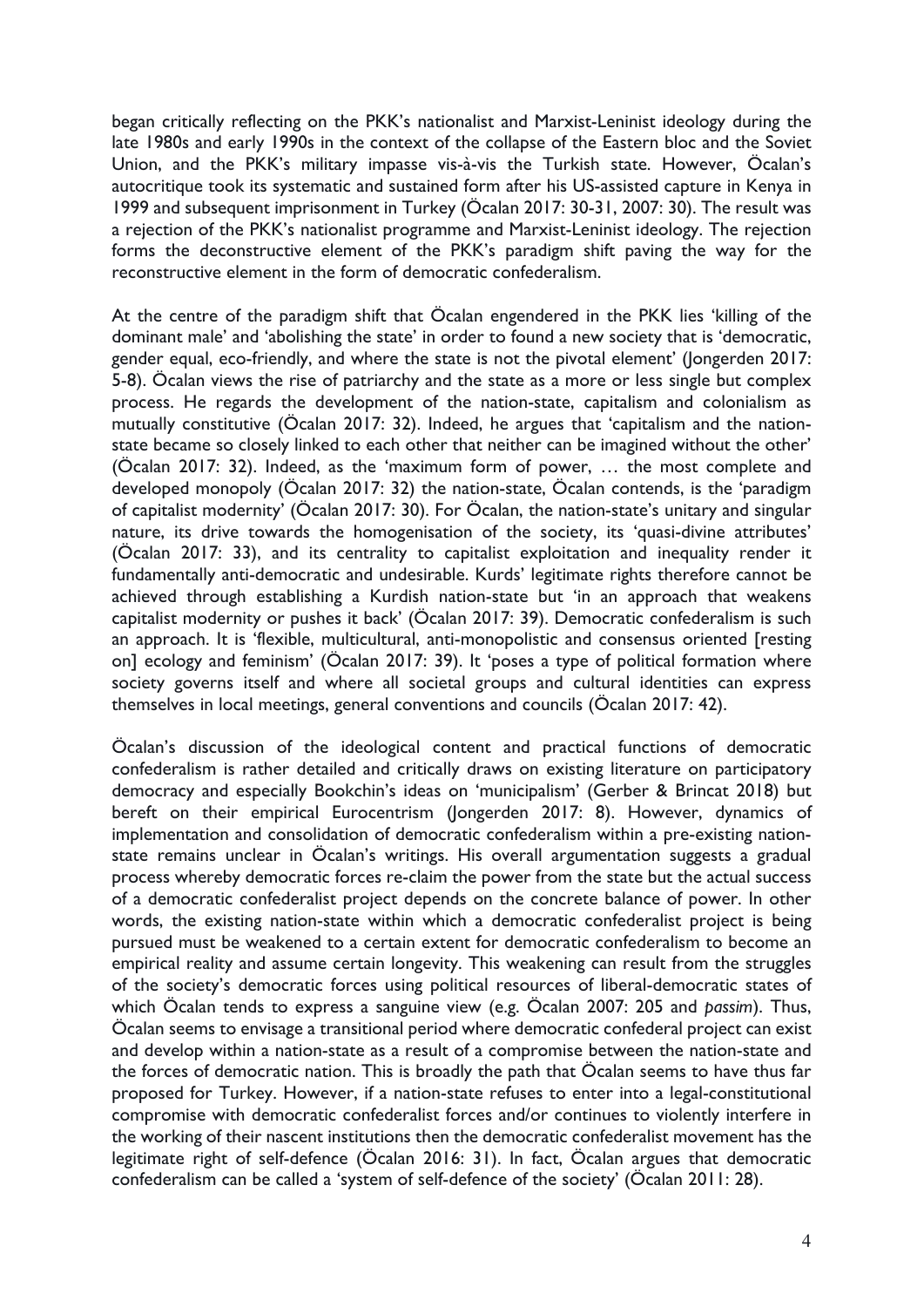What is missing from Öcalan's account is any substantive discussion of, or reflection on, external dynamics and their impact on the successful practice and consolidation of democratic confederalism. Öcalan seems to suggest that organs of participatory democracy can emerge and federate into larger horizontal confederal democratic constellations within a given state. Similar constellations in other countries can then confederate into wider regional configurations which can in turn coalesce into a 'World Democratic Confederal Union' to replace the United Nations (Öcalan 2017: 45). There is no explicit recognition or theorisation of the effects of the international or geopolitical factors and dynamics on domestic or regional projects of democratic confederalism. The international is essentially a passive terrain on which democratic confederalist projects unfold, intersect and coalesce into larger unions. Put simply, the argument is internalist. It rests on an intellectual mode in which concept formation and substantive analysis are conducted by reference to phenomena, relations, and dynamics internal to a particular 'society' or human collectivity (Tenbruck 1994; cf. Matin 2019, 2013a:  $1 - 16$ ).

Some of the political and practical problems entailed in this internalist intellectual mode are already evident. The initial electoral success of Turkey's Peoples' Democratic Party (HDP), which pursues an essentially democratic confederalist programme, and attempts local selfgovernance based on democratic confederalism in northern Kurdistan (south-east Turkey) during the 2013-2015 period were violently reversed by the Turkish state as a result of Syrian civil war and its foreign policy and domestic implications for the Turkish state (Matin 2015). Turkey also adopted an ongoing hostile posture towards Rojava occupying districts of Jarablus, Al-Bab and Azaz in 2016, and Afrin in 2018. Indeed, for any observer of Rojava it is clear that the future of democratic confederalism there has come to largely depend on a complex and precarious geopolitical balance among multiple states including US, Russia, Turkey, Iran and Syria. These developments demonstrate the decisive importance of international relations in the rise and survival of democratic confederalism.[2](#page-13-1) The internalist mode of Öcalan's account of democratic confederalism, and political thought more generally, fails to adequately recognise and reflect this circumstance. In order to show the deeper intellectual roots of the problem of internalism in Öcalan's political thought the next section provides a close and critical reading of his historical sociology of the state.

# **3. Öcalan's State Theory: Between Internalism and Interactionism**

Öcalan's critique and fundamental rejection of the nation-state in favour of democratic confederalism is based on an historical sociology of state-formation over the longue durée. This historical sociology has two key parts: the originary formation of the state in Mesopotamia and subsequent instances of peripheral state-formation. This section demonstrates a tension between these two parts highlighting the theoretically and methodologically internalist premises of Öcalan's account of the former process and the interactivist character of the latter, which Öcalan himself addresses under the rubric of 'interdependent development' (Öcalan 2007: 38). Öcalan's strategy for achieving democratic confederalism is implicitly based on the internalist framework of his account of the rise of Sumerian state and therefore insensitive to the causal significance of societal multiplicity and therefore inter-societal interaction and geopolitical competition.

To substantiate the above claim, I primarily engage with the English translation of Öcalan's key text of historical sociology, namely, *The Roots of Civilisation*. [3](#page-13-2) On the first few pages of this book, Öcalan sets out the basic claims of his historical sociology. With Sumer as his main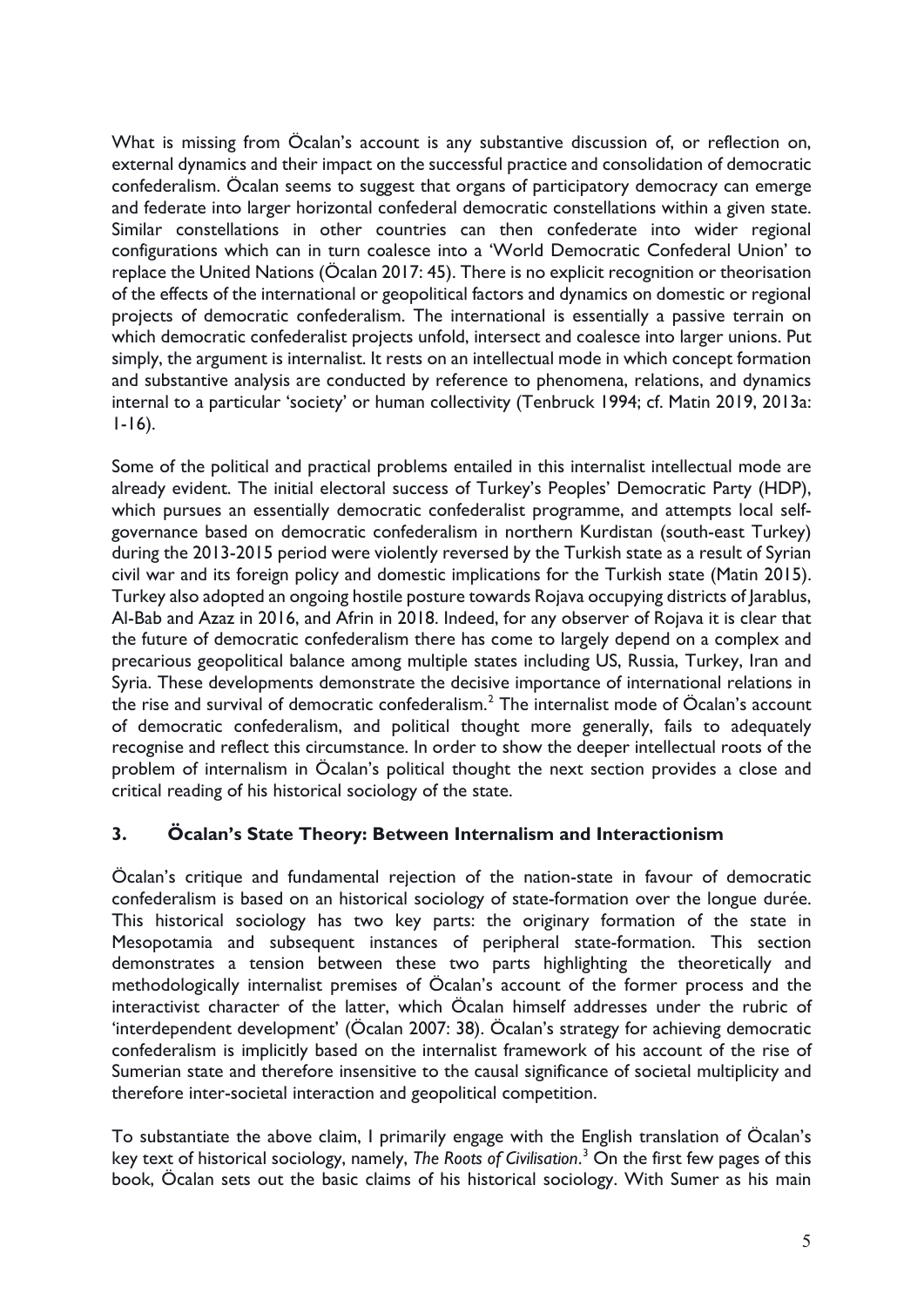empirical referent Öcalan first establishes a socio-historical and logical link between Mesopotamia, the *neolithic revolution* (i.e. sedentism, the domestication of animals, and cultivation of plants), and the rise of the state, which he uses interchangeably with 'civilisation' and 'state-based society'. Öcalan then enumerates the basic features of Sumerian society, i.e. hierarchies of class and gender legitimised through religion by the priests, and mythology as the cultural reflection of these hierarchies' conflictual processes of emergence and reproduction. Here I quote some key passages from the introductory pages of *The Roots of Civilisation* to highlight two main aspects of Öcalan's conception of the originary emergence of the state and its fundamental features, i.e. its theoretical reliance on a base-superstructure causal schema and, more importantly for my argument, methodological internalism both of which are arguably native to orthodox Marxism (cf. Shilliam 2006).

#### Öcalan (2007: 6-8) writes:

The most determining trait [of civilisation] seems to be that human labour, once it yields significantly more produce than it is required for immediate consumption, becomes subservient to a social elite that administers and appropriate surpluses. Thus, the dimension of servitude is introduced into human relations, and with it the notion of property. The way this actually happened in Sumerian society was through the establishment of units that served as cultic location, sites for the coordination of collective labour, and centres of social governance [i.e. temples, or *ziggurats*, which], were … the womb of state institutions. … *The institution of the state and of the politic [was] fuelled by the formation of classes* … (my *emphasis*).

The direction of causality in Öcalan's claim regarding the rise of the state is very clear: development of 'productive forces', e.g. domestication of animals, cultivation of plants, and slavery, in pre-Sumerian kinship-based communities in Mesopotamia, generated a social surplus that led to social stratification and class formation which in turn gave rise to the state. This claim regarding the originary formation of the state is explicitly reiterated throughout *The Roots of Civilisation*. For example, Öcalan (2007: 14, 20) argues that:

While the neolithic age was based on an agrarian, sedentary revolution, civilised society is chiefly defined by reference to urbanisation and the creation of a state, the *latter being based on the former*. The reorganisation of human communities on unprecedented scale was made possible by the rise of formalised and hierarchical institutions in the *economic basis* of society and its conceptual superstructure – the centralised state. … Mainly through *its own highly productive system* Sumerian stratified civilisation managed to adapt, absorb and lay claim to all the technological and scientific advances of the Stone Age. … (my *emphasis*).

As it can be seen, in line with orthodox Marxism, Öcalan derives the state from a process of social stratification, i.e. class formation, generated by the creation of a material surplus in the early agrarian-sedentary communities.<sup>[4](#page-13-3)</sup> In other words, the state is derived from developmental dynamics generated by the dialectic of the forces and relations of production within a social unit and hence excluding inter-societal forces and dynamics. As Öcalan explicitly notes: 'our discussion of the process of transition to civilisation has been focused on … firstly the accumulation of means of production and secondly the question of mental preparation for this change'.<sup>[5](#page-13-4)</sup>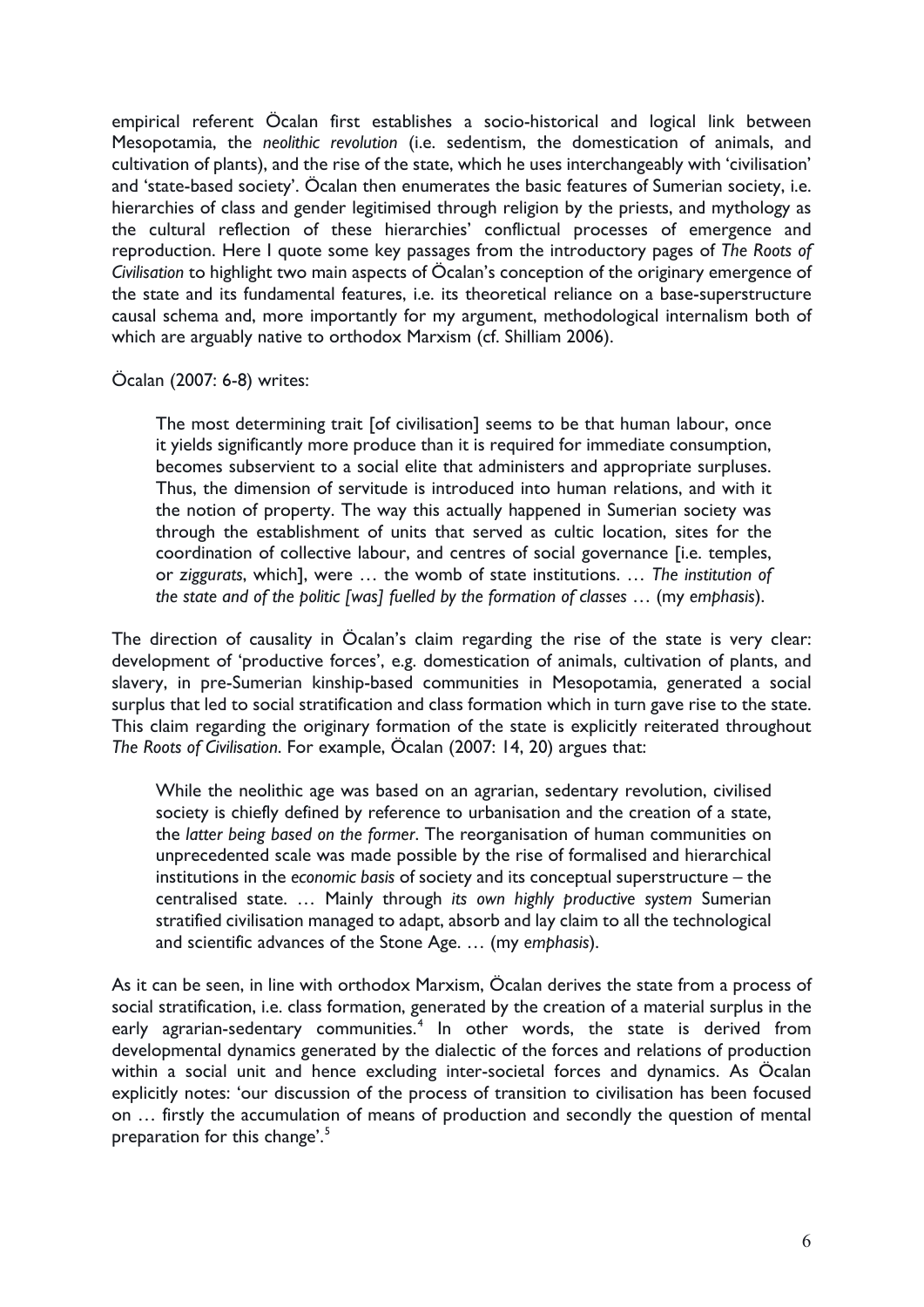Following his basic account of the emergence of Sumer as the first state-based society Öcalan immediately highlights its expansionist impulse. 'The Sumerians', he writes, 'can [also] be accredited with the first colonial settlements and imperial expansion.' The manner of this expansion was highly conflictual. Faced with the prospect of subjugation and enslavement by the statist civilisation, pre-state pastoral and ethnic communities put up fierce resistance with self-transformative effects. Thus, implicitly echoing Charles Tilly's (1975: 42) famous dictum of 'war made the state and the state made war', Öcalan (2007: 68-69) argues that:

… in order not to be swallowed up [by slaveholding-statist civilisation] ethnic groups had to isolate themselves and put up resistance. … Their own material interest compelled ethnic groups to reorganise both internally and against the *external forces* in order to secure defensive and offensive powers. [This] led to the formation of tribal confederations [which] in the long run had two choices. It could either be successful against its enemies and, by virtue of increasing centralisation, transform itself into a state with an urban centre in its own right, or disintegrate in the face of defeats, its members retreating into less accessible terrain such as mountain or desert regions. [The latter was the more common pattern in history] (my *emphasis*). [6](#page-13-5)

Öcalan also suggests that the longevity and episodic success of such resistances partially depended on geography and ecology. Mountain peoples were therefore more able to resist the expanding state-based civilizations such as Sumer. [7](#page-13-6) These circumstances provide Öcalan with a composite and flexible definition of collective identity to which territoriality, mythology, language and probably above all common subjugation and resistance are central elements. These pre-national and non-state communities have always been the historical core of the anti-state and anti-systemic struggles. Öcalan's emphasis on the transformative agency of the Kurds as a nation, which has been neither totally assimilated nor has forged its own state and therefore is endowed with a democratic historical liminality, is based on this argumentation (cf. Scott 2009).

Öcalan's interactivist approach to state-formation among pre-state ethnic and pastoral communities is sensitive the fact and consequences of societal multiplicity, But it is at clear variance with Öcalan's internalist account of the rise of Sumer as the first state-based society. In the former, the imperative of independent survival, what Leon Trotsky (1985: 26) calls 'the whip of external necessity', engenders both group and ethnic self-awareness and concomitantly political centralisation and hierarchization among essentially classless societies lacking in a social surplus (cf. Matin 2007). In fact, the interactivist method and logic that informs Öcalan's account of Sumer's expansion and its ramifications for stateless groups confronting it are discernible across much of *The Roots of Civilisation* even though it is often undermined by statements of technological or ideational determinism (e.g. Öcalan 2007: 194, 217, 219).

Öcalan's internalist conception of the originary rise of the state entails a number of problems: it contradicts Öcalan's forceful critique of the economic reductionism of orthodox Marxism with which his own critical intervention actually begins; it is challenged by the more recent Marxian scholarship on the rise of the state or state-like structures among classless tribal nomadic societies and in premodern epoch more generally; (e.g. Rosenberg 2010; Steel 2010; Matin 2007), and most pertinently, it problematises the efficacy of a singular focus on the direct-democracy strategy of the dissolution of the (nation-)state that marks democratic confederalism project.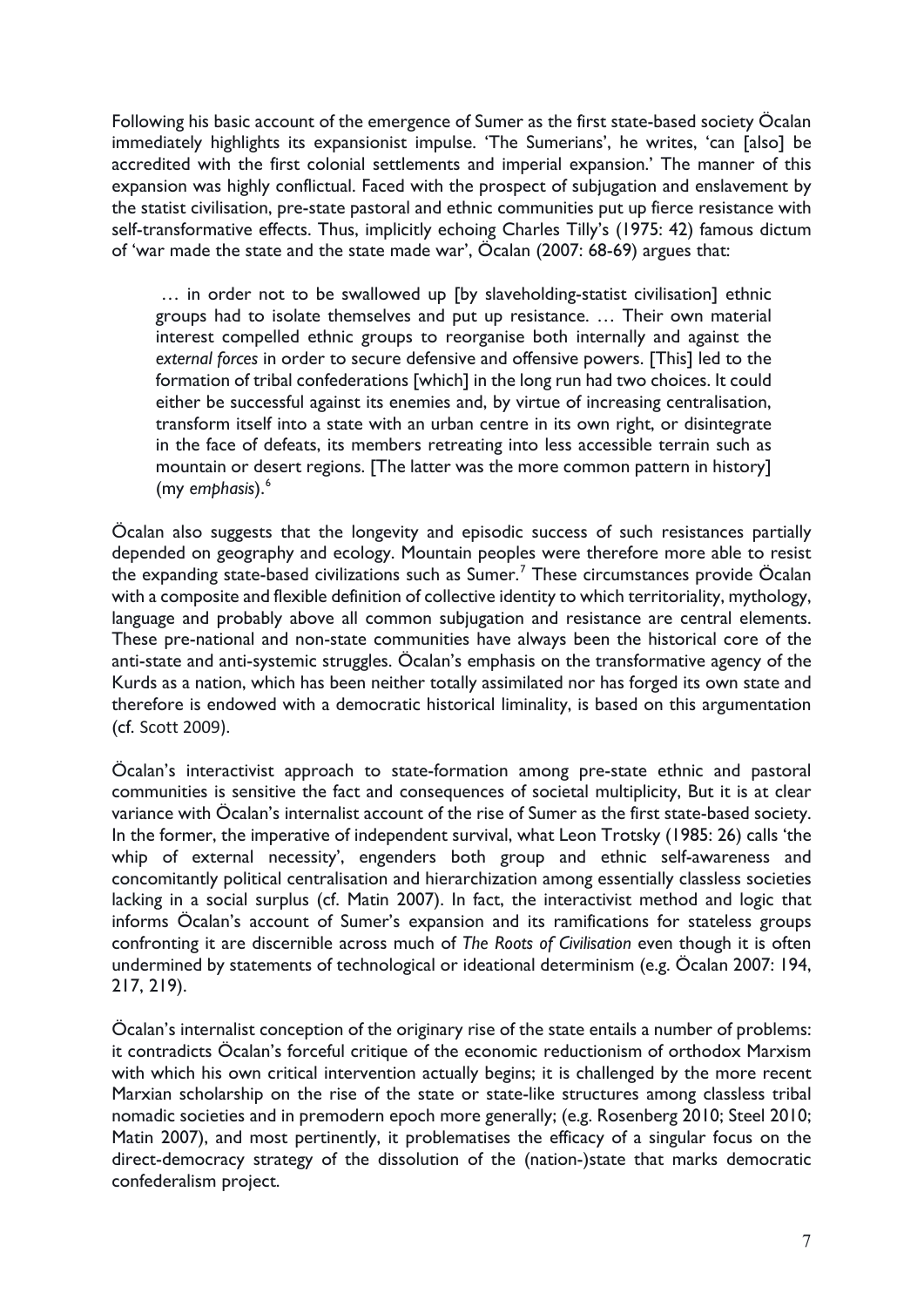Given the subject matter at hand the last point requires particular attention. If by Öcalan's own admission states or state-like structures could emerge within socially un-stratified and politically non-centralised societies due to intersocietal dynamics and external pressures what would rule out such a circumstance in political communities based on democratic confederalism? In other words, if dynamics generative of class and state can be *external* to a given society what would protect democratic confederal entities from succumbing to such dynamics, which are particularly strong in the Middle East? This question is doubly pertinent in our epoch of globalised capitalism in which societies are more than ever interconnected and interactive.

The ways in which the struggle against Turkish state for Kurdish rights and recognition have given rise to the relatively centralised and hierarchical political-military organisations of the PKK is an important case in point (cf. Holloway 2005: 237). Equally, if not more, relevant is perhaps the fate of the Soviet Union where the ideal of council-based direct democracy soon degenerated into a gigantic and incredibly repressive party-state as Öcalan himself correctly and recurrently observes. Interestingly, that degeneration was the result of Stalin's conscious de-internationalisation of the revolution under the banner of 'socialism in one country'.

It might be argued that the tension can be pacified by considering the possibility of two different methodologies within Öcalan's historical sociology: an internalist one for the originary case of state-formation and an interactivist one for the subsequent cases all of which take place in the context of the interaction with the originary state. There are two problems with this argument, one logical and one substantive.

The logical problem is that if such methodological dualism is accepted then the formation and prospects of democratic confederalism must be framed and studied within an interactivist approach. But Öcalan's own texts and much of the existing literature suggest otherwise where the practice of democratic confederalism is a theoretically domestic project even though it can have transnational – not international – dimensions and effects but one to which the international is not constitutive.

The substantive problem is that there is a relatively large literature that demonstrates the interactive nature of Sumerian state-formation itself for which societal multiplicity is a precondition. The next section substantiates this argument.

## **4. The Intersocietal Construction of Sumer**

The problem of internalism is obviously not peculiar to Öcalan's writings on the rise of the state and democratic confederalism. Nearly half a century ago Reinhard Bendix (1967: 308) argued that classical sociologists assume 'social change consists of a process that is internal to the society changing'. Indeed, internalism is the intellectual source of 'methodological nationalism' (Wimmer & Schiller 2002) and at the heart of Eurocentrism (Matin 2013b). A particularly potent and productive solution to the problem of internalism is provided by the Marxian strand of historical sociology within IR, which theoretically emphasises the fundamental significance of 'the international', that is, the ontological condition and consequences of societal multiplicity, for the rise and development of specific social orders through its consequences of coexistence, difference, interaction, combination, and dialectical change (Rosenberg 2016). The key theoretical implication of the recognition of societal multiplicity as a transhistorical generative condition for human sciences is the imperative of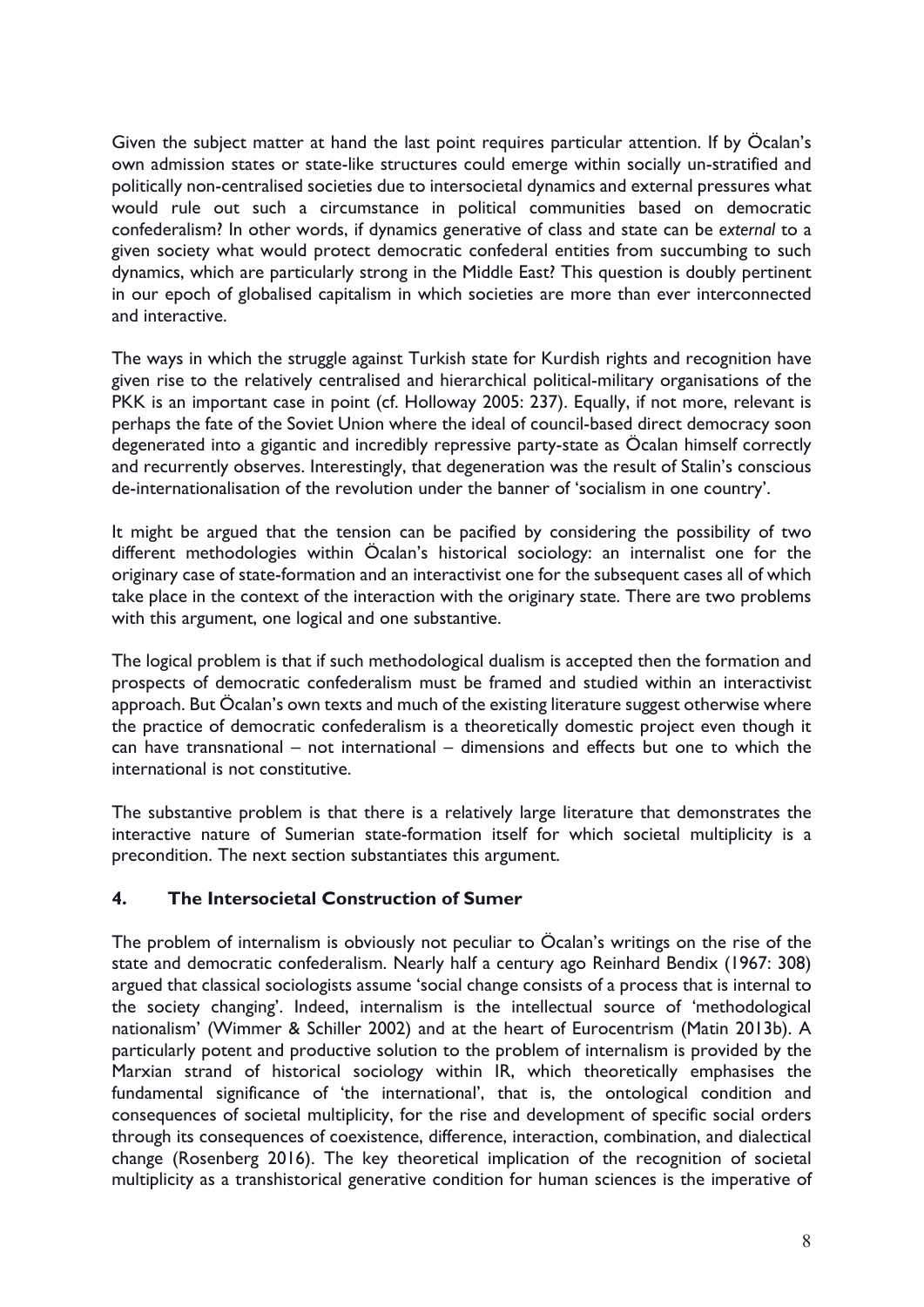abandoning sheerly internalist and externalist modes of concept-formation and analysis in favour of an interactivist approach to social phenomena that centrally incorporates societal multiplicity and its consequences. Leon Trotsky's idea of 'uneven and combined development' has merged as the main intellectual idiom of this 'international historical sociology'.<sup>[8](#page-13-7)</sup> However, any approach that is not monadic but relational, and hence plural, in its social ontology can in principle avoid the problem of internalism. One such an approach is Kojin Karatani's world history based on the idea of 'modes of exchange' (Karatani 2014), which is also the key source of my account of the interactive development of Sumer in this section.

Karatani captures and represents the fact and causal significance of societal multiplicity in his key concept of 'modes of exchange' as a substitute for classical Marxism's idea of 'modes of production (Karatani 2014: x). Interestingly, Karatani derives the concept of modes of exchange from *Das Capital* where, he notes, 'Marx began his inquiry not from mode of production but rather from the dimension of commodity *exchange (*Karatani 2014: 4). Karatani then argues that Marx's own approach suggests that 'economic base' in historical materialism is not reducible to 'production'. Thus, 'the state and nation originate in their own distinct modes of exchange (economic base)', and 'it would be foolish to distinguish these from the economic base and regard them as ideological superstructure' (Karatani 2014: 4). Thus, Karatani explicitly rejects the idea of a structural separation between the economic base and the political superstructure (the state), the former subtending the latter *à la* classical Marxism; an idea that he attributes to Marx and Engels's projecting back on history an ideological assumption of capitalism itself. This move pre-empts the intellectual basis of the tension that we identified in Öcalan's historical sociology which even though critical of economic reductionism of orthodox Marxism fails to conceptually articulate and consistently apply an account of the socio-economic *and* political reproduction as interactive and mutually constitutive processes. The result, as we saw, is the conceptual and logical disconnect between Öcalan's account of the originary state-formation in Sumer, subsequent developmental processes, and the emergence of democratic confederalism and democratic modernity.

Now crucially, Karatani argues that from Marx's perspective 'exchange of commodities' always takes place between communities even when the actual act of exchange is carried out by individuals for these individuals represent communities (Karatani 2014: 5). Conceptualising 'commodity exchange' as a collective relational phenomenon enables Karatani to consider 'reciprocity' as a variety of 'exchange' between communities. This is a crucial move since as we shall see it provides a different perspective on the emergence of the state among ancient classless communities.

Karatani identifies four types of mode of exchange: A: reciprocity (gift and countergift), B: plunder and redistribution (domination and protection), C: commodity exchange (money and commodities), and X: transcends these three modes and is the return of the repressed mode A in higher dimension (Karatani 2014: x, xi, xix, 9). Actual social formations have always consisted of complex combination of these modes of exchange. Historical forms generated by these forms are: nation, state, capital, and X (world republic), respectively (Karatani 2014:  $9$ .<sup>9</sup> However, modern world system is fundamentally constituted through the highly efficacious combination of 'Capital-Nation-State' and will collapse without any of these three components, which in terms of a mode of exchange approach have distinct historical origins (Karatani 2014: 9). However, for Karatani all of these modes and their corresponding sociopolitical forms have emerged and evolved not from within a single social formation or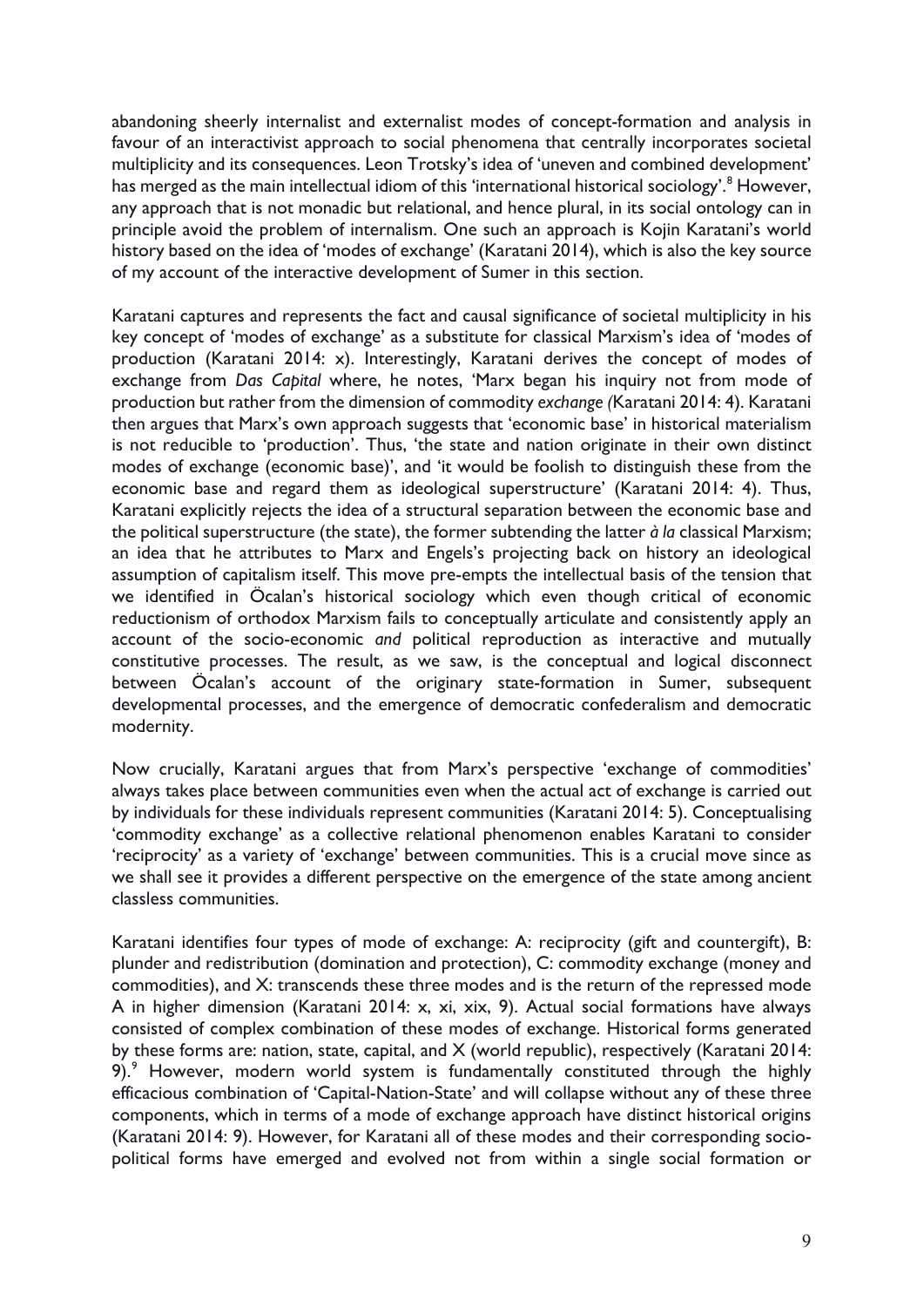community but from within a heterogeneous system of multiple and interacting (exchanging) social formations, i.e. societal multiplicity.

Having outlined the basic features of Karatani's approach I will now sketch his account of the historical rise of the state. The departure point of Karatani's account is revealing. He reverses the order of historical causality involved in the common, including Marxist, accounts of the rise of the state which view it a product of the Neolithic revolution. Indeed, Karatani specifically challenges V. Gordon Childe (1951) whose work has informed Öcalan's historical sociology of Sumerian state formation (Karatani 2014: 59). Drawing on Jane Jacobs, Karatani argues that sedentism and urbanism preceded agriculture, which in and of itself could not give rise to the state. In fact, the 'Agricultural Revolution was a consequence of the rise of the state' (Karatani 2014: 63). This is because the fixed settlements and cities that emerged in civilizational river basins such as Mesopotamia were populated by hunter-gatherer groups who had concentrated there for fishing purposes and river-based transportation of goods they needed to obtain from other communities through trade (Karatani 2014: 64; Smith 2009: 25-26). The Sumerian cities were indeed 'merchant cities trading far up Euphrates, which they called copper river' (Watson 2001: 24). Indeed, 'the importance of trade was disproportionate to [Sumerian economy]' partly because 'Sumer was a resource-deficient area' (Smith 2009: 24-25). However, these merchant cities were also armed settlements. As early as 3000 B.C.E they witnessed the construction of 'massive walls, built of mud brick to protect [them] from external attack' [which] marked a new level of social organization' (McNeill and McNeill 2003: 45). Karatani describes these urban settlements 'proto-city-states', which are also called 'fortress towns', that defended against external enemies, pirates, and bandits – they were armed states (Karatani 2014: 65), which enjoyed systematic military advantage over their rural hinterland against which they often led armed expeditions (McNeill and McNeill 2003: 49-50).

[Proto-city-states] began above all as places that made it possible for communities to engage in trade with other communities. Agriculture began and then spread to the hinterlands. It was through *trading* and *warfare* conducted among these protocity-states that large-scale states came to be established. And, finally it was these states that led to the development of irrigation agriculture. This was done for the propose of expanding exports to neighbouring countries, as we see in the case of Sumer. Large-scale irrigation agriculture was made possible, in short, by the "world-market" that existed at the time. In other words, it began in a world system composed of multiple city-states (Karatani 2014: 64).

These communities were marked by the dominance of exchange mode A, i.e. gift and countergift. This prevented the concentration of wealth as the material basis of class formation and hence the state. In communities based on exchange mode A 'a higher community is established through the principle of reciprocity. Lower-level groupings are subordinated to higher-level groupings, but they preserve their autonomy ... [and can defy] decisions and regulations issued by the higher order' (Karatani 2014: 68). This argument is similar to Adam Watson's account of Sumerian inter-city-states' relations as 'hegemony', that is, 'a system in which one city, through its ruler, was accorded [religious-based] legitimate authority to arbitrate between other cities and to keep competition and the use of forces within acceptable limits, but not to interfere in their internal affairs' (Watson 2003: 27-28). This more or less confederal system persisted even when these communities began engaging in crop cultivation and livestock herding. Thus, 'the tribes and tribal confederations that emerged were characterized by a segmentary, stratified structure that even when these expanded in scale could never become anything more than simple chiefdoms. … With the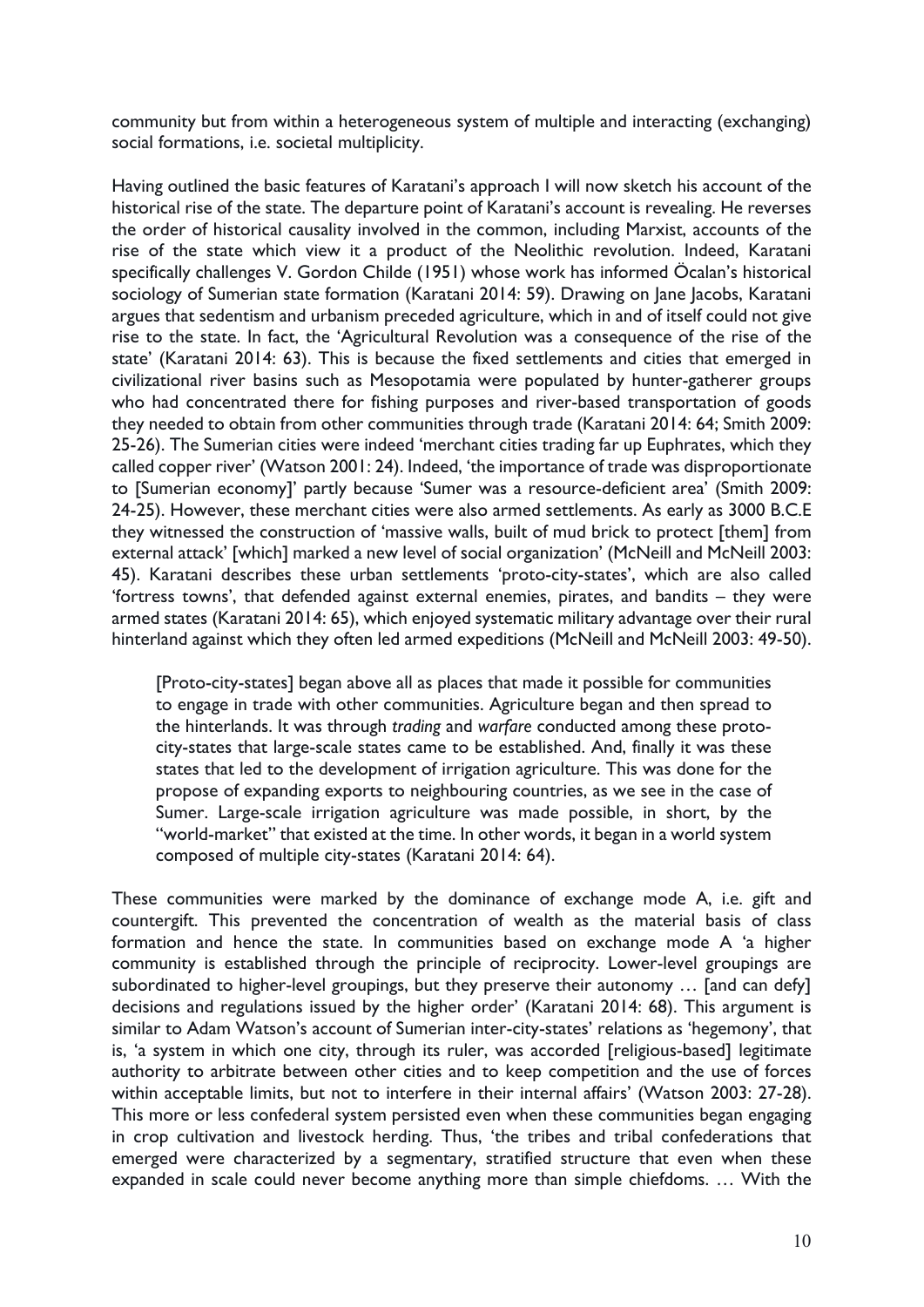spread of precipitation-based and irrigated-based forms of agriculture, people did not fundamentally abandon the lifestyles and principle of reciprocity that had persisted since the period of hunting and gathering' (Karatani 2014: 59). Thus, the main factor in increasing labour productivity was not technological improvement in material means but the growing efficacy of the organization of labour time of reciprocity-based communities through the development of a composite structure of systematic coercion and ideological consent, that is, the state. The rise of the state therefore involved the combination of exchange modes B and C.

What is noteworthy about Karatani's account is that although it involves a consistent emphasis on trade, it displays a progressive emphasis on the significance of military exigencies, i.e. geopolitics in the sense of the inter-societal infusion of space with power. This is particularly evident in the concluding paragraphs of the section entitled *The Origins of the State*. There, interestingly, Karatani posits in explicit terms the tension between internalist and externalist explanations of the rise of the state and shows how an interactivist perspective based on the idea of modes of exchange can resolve it 'when we see that the origin of the state lies in a kind of exchange between ruling and ruled communities … the conquering side offering protection to the vanquished in return for their subservience, as well as redistribution in return for the offered tribute [thus] the reality of conquest is disavowed by both parties' (Karatani 2014: 70).

Karatani acknowledges that states can arise even in classless communities that have not experienced actual conquest or subjugation by external forces but have only experienced its threat especially in cases 'where warfare is the normal condition … and the threat of external invasion is constant' (Karatani 2014: 71; cf. McNeill and McNeill 2003: 47). But even in such cases, he correctly notes, 'the sovereign is something that comes from outside' (Karatani 2014: 71). In words reminiscent of those I cited from Öcalan above, Karatani argues that 'once a state comes into being, the other communities around it must either submit to its rule or become states themselves. [Thus, in even internal, self-transformative processes of stateformation] external relations with other states will always form the backdrop' (Karatani 2014: 71-73). Other world-historians concur. The endemic and systematic character of warfare resulting from the imperative of collective self-preservation and territorial accumulation entailed the 'development of imperial, bureaucratic government in civilized landscapes and the countervailing emergence of shifting, far-ranging tribal alliances among pastoralists on the grassland steppes' (McNeill and McNeill 2003: 55-56).

Geopolitical (warfare and military) and economic (trade and exchange of commodities) aspects of Karatani's argument regarding the rise of the state are shared by many other world historians and historical sociologists (see *inter alia* Chase-Dunn and Grell-Brisk 2916; Smith 2009; McNeill and McNeill 2003; Watson 2003; Hobdon and Hobson 2002; Buzan and Little 2000; Barfield 1989; Diakonov 1985). Both sets of circumstances presuppose the condition of societal multiplicity and display emergent properties leading to its historical reconfiguration. They therefore demonstrate the causal and constitutive significance of societal multiplicity is transhistorical but not supra-historical. The logical implication is that the transcendence of the state too can only be an international or a world-systemic phenomenon. As Karatani argues 'Capital-Nation-State is a product of the world system, not of any one nation. Accordingly, its sublation cannot occur within a single nation (Karatani 2014: xix; Holloway 2005: 14-15, 219). This observation is particularly important as it bears on the question of the feasibility and prospects of democratic confederalism as a non-statist alternative to capitalist modernity, which in Öcalan's works is, as I have shown above, generally envisioned in a methodologically and strategically singular manner.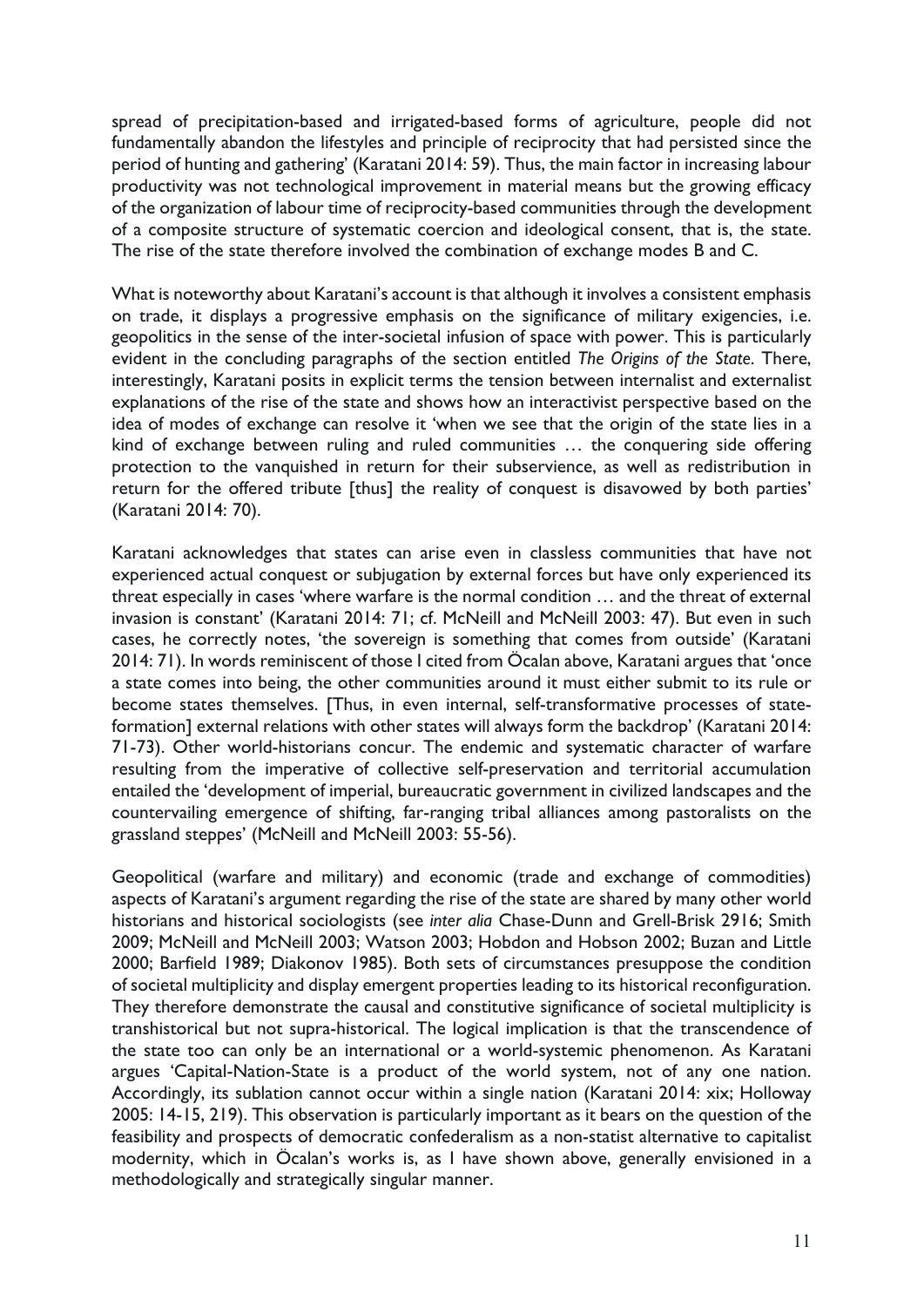## **5. Conclusion**

Marx and Engels observe that 'empirically, communism is only possible as the act of the dominant peoples "all at once" and simultaneously' (cited in Teschke 2006: 331). This vital observation directly broaches the international and yet, 'the determination of international relations remains ambivalent' in the works of Marx and Engels and classical Marxism more generally (Teschke 2006: 331; cf. Shilliam 2006). Russia's experience of 'socialism in one country' threw the theoretical and historical significance of this theoretical ambivalence into the sharpest relief. This is why Öcalan's (2007: 72) call for subjecting Marxism to 'thorough self-criticism and severe corrections' is entirely legitimate. However, I have sought to show that Öcalan's own contribution to the 'severe correction' of Marxism has been *theoretically* inadequate through highlighting his failure to develop a consistent theoretical and analytical appreciation of the fact and consequences of societal multiplicity.<sup>[10](#page-13-9)</sup> This failure, I argue, undermines Öcalan's ability to have a holistic and realistic assessment of the conditions of possibility and long-term success of the project of democratic confederalism.

Beyond showing the problem of internalism in Öcalan's political thought and his conception of democratic confederalism, the argument of this paper has some broader purchase. It draws on and contributes to critical IR, critical geopolitics and political geography by indirectly addressing the challenge of what the scholar of critical geopolitics, Fraser MacDonnald (2010: 318) calls the ''undead' character of classical geopolitics'. It does so through highlighting the intersocietal character of the investment of space with power through the idea of societal multiplicity as a plural social ontology whose key consequences of interaction, combination and dialectical change underlie the intrinsically multilinear nature of social life's concrete congealment. As such, the paper illustrates in the intellectual idiom of historical sociology the crucial insights of critical geography on the historicity of the spatial configurations of power and the state, and the potential strategies to overcome them (e.g. Taylor 1994; Agnew 2005).

The paper's argument on the implications of the international for the consolidation and success of democratic confederalism also resonates with anarchist IR's research programme which also considers anarchy an ontological category since 'society lacks a transcendental orderer, and social order persists with competing authority claims' (Prichard 2018: 247). Indeed, as Prichard (2018: 248) suggests anarchy and multiplicity are arguably synonymous highlighting the strategic way in which anarchism and a multiplicity-grounded approach such as uneven and combined development can productively interact. Implicit here is of course the obvious but necessary distinction between 'anarchy' as an analytical category that refers to the condition marked by the absence of an effective, overarching world authority, and 'anarchism' as a normative category that signifies a basic commitment to 'systemic opposition to domination' and to 'freedom as non-domination' (Kinna & Prichard 2019: 222). Thus, 'anarchy' is a particular form of 'societal multiplicity' and does not exhaust its historical modularity. Indeed, this paper has sought to extend the theoretical premise of the argument that geographies of resistance are intrinsically relational (Springer 2011) through the complementary argument that societal multiplicity is the immutable terrain on which all radical political projects, including democratic confederalism as a variant of 'anarchism', are pursued; a circumstance that is not adequately reflected in Öcalan's articulation of the idea.

Finally, to the extent that societal multiplicity incorporates 'difference' and 'alterity' the argument of this paper also speaks to the normative agenda of postcolonial critique (cf. Matin 2013b). It is therefore clear the theory of uneven and combined development, anarchism and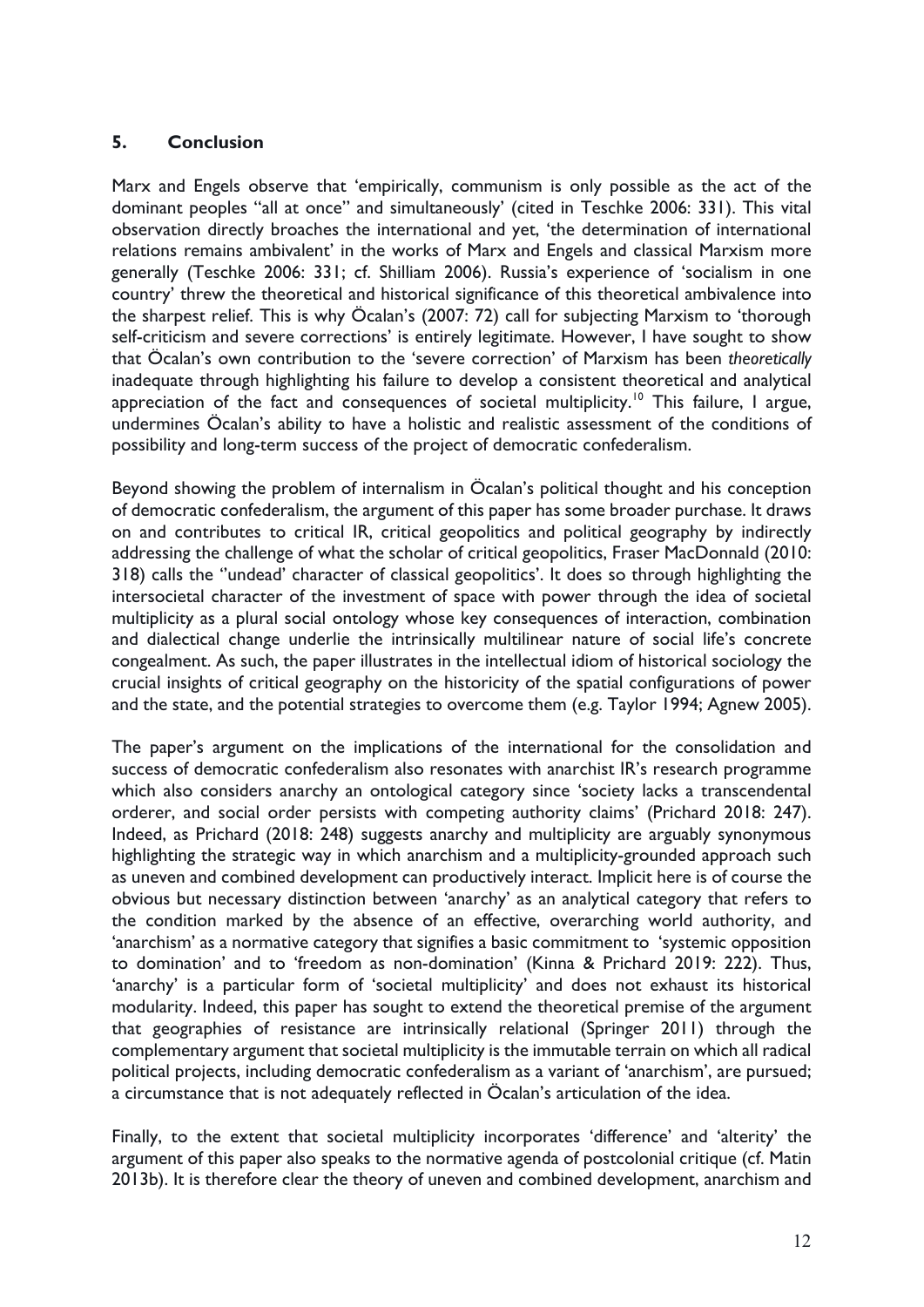postcolonialism all share democratic confederalism's ideal of a politics of solidarity-indifference grounded in a polycentric, interactive, and multilinear view of history and committed to eradication of imperial and inter-subaltern hierarchies. A critical debate among these approaches can therefore yield positive results for all of them. This paper is a modest attempt at prompting such a debate.

#### <span id="page-13-0"></span>**Notes**  $\overline{a}$

<sup>1</sup> The original version of this paper which I started writing in 2016 sought to critique the problem of internalism in the literature on, and discourse of, democratic confederalism in order to argue that the fate of Rojava revolution was likely to be largely determined on the terrain of the international. As I finalise the paper three years later, that sober assessment seems confirmed. On October 9, 2019 following a greenlight by the US and Russia, Turkish army and its allied Syrian rebel forces attacked northern Syria and invaded large parts of the areas governed by Autonomous Administration of North and North East Syria (AANE), i.e. the institutional organisation of democratic confederalism in Rojava. Turkey and Turkeybacked forces stand accused of war crimes (Amnesty International 2019) and ethnic cleansing (Cole 2019). The Kurdish-led Syrian Democratic Forces (SDF) have been forced to withdraw from all major urban centres along the border. What will remain of AANE will largely depend on how AANE will reorient its strategy and tactics in the face of the overhaul in the radical shift in the balance of power among key forces currently acting on Rojava, i.e. Russia, Syria, Iran, Turkey and US. The current resultant of this complex parallelogram of forces seems increasingly unfavourable to AANE.

<span id="page-13-1"></span> $2$  The rapid formation of a regional alliance, tacitly backed by the US, against the Iraqi Kurds' independence referendum in September 2017 demonstrated this same point with respect to the wider Kurdish movement (Solomon & Sheppard 2017).

<span id="page-13-2"></span><sup>3</sup> Unless stated otherwise all subsequent citations from Öcalan in this section are from this source. All discussion and citations are based on the English translations of Öcalan's works.

<span id="page-13-3"></span><sup>4</sup> Curiously, late in the text Öcalan attacks 'the idea of class being the prime mover in history' (Öcalan 2007: 29).

<span id="page-13-4"></span><sup>5</sup> In *The Roots of Civilisation* (2007) Öcalan provides contradictory statements on the exact relation between these two aspects. For the view that the material precedes and elicits the ideological see Part 1 and p. 217. For the obverse see *inter alia* p. 194. For some explicit statements indicating 'technological determinism' in historical process see p. 219, 224 and 225.

<span id="page-13-5"></span><sup>6</sup> Indeed, 'the Sumerian city states were finally unified by an outside force, their northern neighbours, the Akkadians, under Sargon' (Smith 2009: 28).

<span id="page-13-6"></span><sup>7</sup> Öcalan suggestively notes that the Sumerian word for the Kurds was '*kurti*' or 'people of mountains'.

<span id="page-13-7"></span><sup>8</sup> For an extensive list of primary and secondary writings on 'uneven and combined development' visit www.unevenandcombined.com. For important critiques see inter alia Teschke (2014); Ashman (2006).

<span id="page-13-8"></span><sup>9</sup> It should be noted that Karatani understands 'nation' not in the restricted modern sense of the word but in the broader terms of 'something that intends communality and equality (Karatani 2014: xiv).

<span id="page-13-9"></span> $10$  The epigraphs to this paper are intended to show this inconsistency.

# **Bibliography**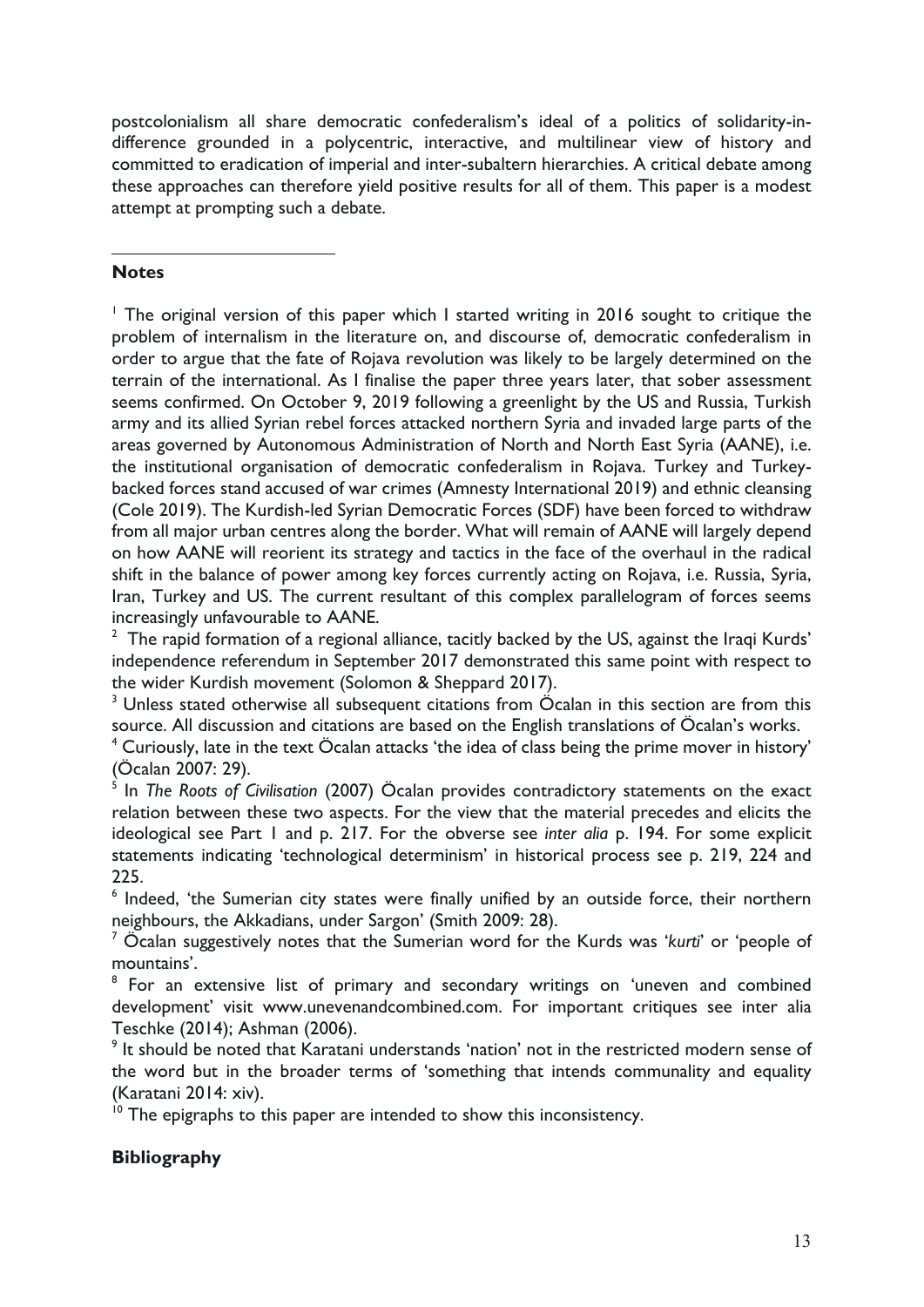Agnew, J. (2005) 'Sovereignty Regimes: Territoriality and State Authority in Contemporary World Politics', *Annals of the Association of American Geographers*, 95(2): 437-461

Akkaya, H. and Jongerden, J. (2014) 'Confederalism and Autonomy in Turkey: The Kurdistan Workers' Party and the Reinvention of Democracy', in C. Gunes and W. Zeydanoglu (eds.), *The Kurdish Question in Turkey: New Perspectives on Violence, Representation, and Reconciliation* (London and New York: Routledge), pp. 186-204.

Al, S. (2015) 'Local Armed Uprisings and the Transnational Image of Claim Making: The Kurds of Turkey and the Zapatistas of Mexico in Comparative Perspective', *Globalizations*, 12(5): 677-694.

Amnesty International (2019) 'Syria: Damning Evidence of War Crimes and Other Violations by Turkish Forces and Their Allies', [https://www.amnesty.org/en/latest/news/2019/10/syria](https://www.amnesty.org/en/latest/news/2019/10/syria-damning-evidence-of-war-crimes-and-other-violations-by-turkish-forces-and-their-allies/)[damning-evidence-of-war-crimes-and-other-violations-by-turkish-forces-and-their-allies/](https://www.amnesty.org/en/latest/news/2019/10/syria-damning-evidence-of-war-crimes-and-other-violations-by-turkish-forces-and-their-allies/) [accessed 30/10/2019].

Ashman, S. (2009) 'Capitalism, Uneven and Combined Development and the Transhistoric', *Cambridge Review of International Affairs*, 22(1): 29–46.

Aydin, A. and Emrence, C. (2015) *Zones of Rebellion: Kurdish Insurgents and the Turkish State* (Ithaca: Cornell University Press).

Barfield, T. J. (1989) *The Perilous Frontier: Nomadic Empires and China* (Oxford: Basil Blackwell). Bendix, R. (1967) 'Tradition and Modernity Reconsidered', *Comparative Studies in Society and History*, 9(3): 292–346.

Bookchin, M. (1982) *The Ecology of Freedom: The Emergence and Dissolution of Hierarchy* (Palo Alto, California: Cheshire Books).

Buzan. B. and Little, R. (2000) *International Systems in World History: Remaking the Study of International Relations* (Oxford: Oxford University Press).

Casanova. P. G. (2005) 'The Zapatista "Caracoles": Networks of Resistance and Autonomy', *Socialism and Democracy*, 19(3): 79-92.

Cemgil, C. (2016) 'The Republican Ideal of Freedom as Non-Domination and the Rojava Experiment: 'States as They Are' or A New Socio-Political Imagination?', *Philosophy and Social Criticism,* 42(4-5): 419-428.

Cemgil, C and Hoffmann, C. (2016) 'The 'Rojava Revolution' in Syrian Kurdistan: A Model of Development for the Middle East?', *IDS Bulletin*, 47(3): 53-76.

Cole, B. (2019) 'Turkey's Attack on Kurds in Syria 'Biggest Ethnic Cleansing Operation in the 21st Century', Says Top Commander', *Newsweek* (20/10/2019), <https://www.newsweek.com/syria-turkey-erdogan-trump-kurds-1466506> [accessed] 30/10/2019].

Colsanti, N., Frondizi, R., Liddle, J. and Menguzzo, M. (2018) 'Grassroots Democracy and Local Government in Northern Syria: The Case of Democratic Confederalism', *Local Government Studies*, 44(6): 807-825.

Chase-Dunn, C. and Grell-Brisk, M. (2016) 'Uneven and Combined Development in the Sociocultural Evolution of World-Systems', in A. Anievas and K. Matin (eds.) *Historical Sociology and World History Uneven and Combined Development over the Longue Durée* (London & New York: Rowman & Littlefield International), pp. 205-218.

Childe, V. G. (1951) *Man Makes Himself* (New York: New American Library).

Diakonov, I. M. (1985) 'Media', in I. Gershevitch (ed.) *The Cambridge History of Iran: Vol. 2: The Median and Achaemenian Periods* (Cambridge: Cambridge University Press), pp. 36–148.

Dinc, P. (2019) 'The Kurdish Movement and the Democratic Federation of Northern Syria: A Model of Selected Statelessness?', *Journal of Balkan and Near Eastern Studies*, (forthcoming).

Escobar, A. (2004) 'Beyond the Third World: Imperial Globality, Global Coloniality and anti-Globalisation Social Movements', *Third World Quarterly*, 25(1): 207-230.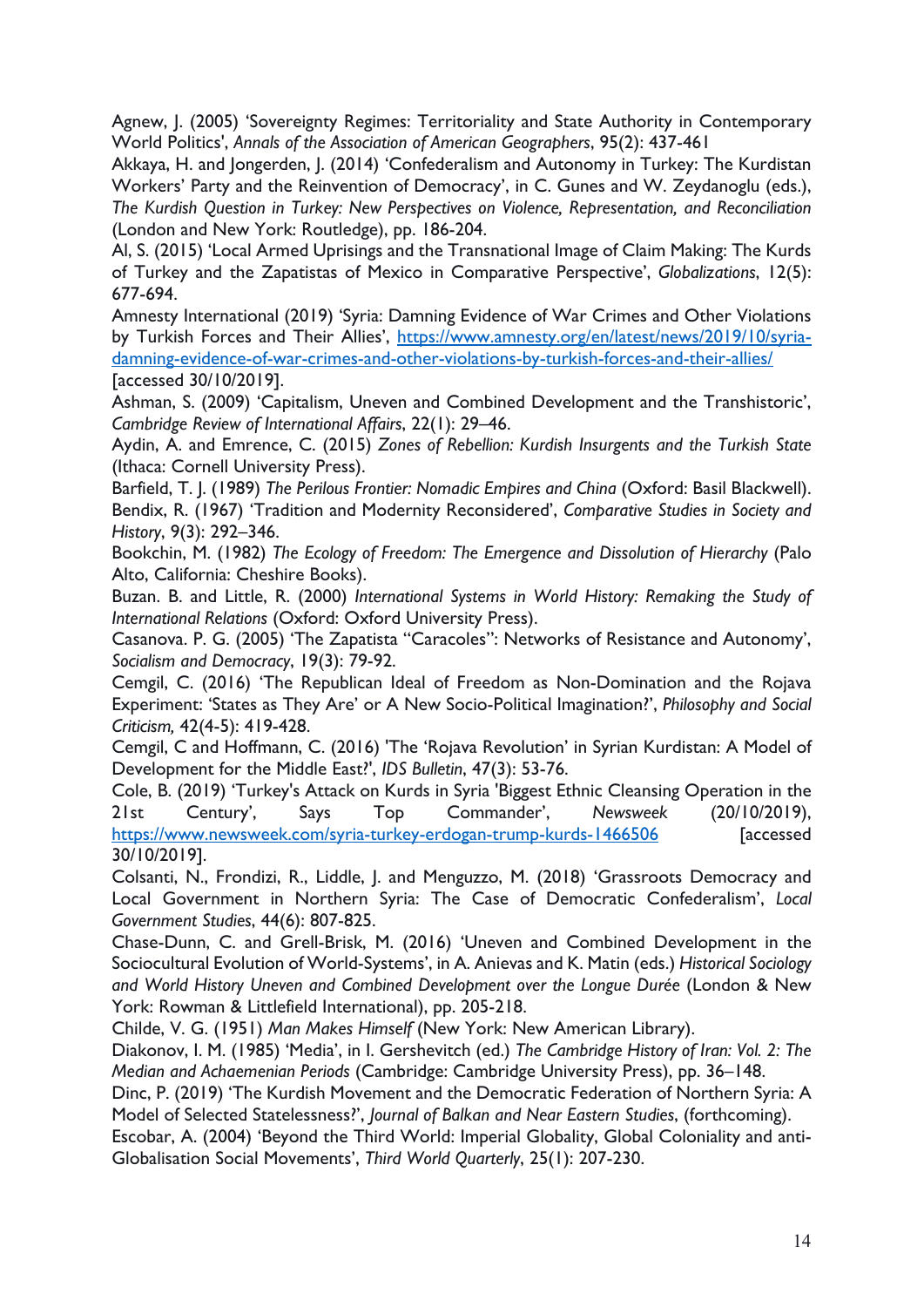Gerber, D. and Brincat, S. (2018) 'When Öcalan Met Bookchin: The Kurdish Freedom Movement and the Political Theory of Democratic Confederalism', *Geopolitics*, DOI: 10.1080/14650045.2018.1508016, pp.

Greber, D. (2014) 'Why Is the World Ignoring the Revolutionary Kurds in Syria?', *The Guardian*, 8 October.

Gunes, C. (2013) *The Kurdish National Movement in Turkey: From Protest to Resistance* (London: Routledge).

Hall, R. (2019) 'They Came to Syria to Fight Isis. Now They Want to Stay", *The Independent*, https://www.independent.co.uk/news/world/middle-east/isis-syria-soldiers-kurds-ypg-turkeybritain-a8793081.html [accessed 16/08/2019].

Hammond, J. (2006) 'The Possible World and the Actual State: The World Social Forum in Caracas', *Latin American Perspectives*, 33(3): 122-131.

Hilbert, S. (1997) 'For Whom the Nation?: Internationalization, Zapatismo, and the Struggle Over Mexican Modernity', *Antipode*, 29(2): 115-148.

Hobden. S. and Hobson, J. M. (eds.) (2002) *Historical Sociology of International Relations*  (Cambridge: Cambridge University Press).

Holloway, J. (2005) *Change the World Without Taking Power* (London and Ann Arbor: Pluto Press).

Hunt, S. E. (2017) 'Prospects for Kurdish Ecology Initiatives in Syria and Turkey: Democratic Confederalism and Social Ecology', *Capitalism Nature Socialism*, DOI: 10.1080/10455752.2017.1413120.

Jain, S. (2016) 'Kurdistan: Ataturk to Öcalan', *Strategic Analysis*, 40(1): 6-13.

Jongerden, J. (2017) 'Gender Equality and Radical Democracy: Contractions and Conflicts in Relation to the "New Paradigm" Within the Kurdistan Workers' Party (PKK)', *Anatoli*, <http://journals.openedition.org/anatoli/618> [accessed: 16/08/2019].

Karatani, K. (2014) *The Structure of World History: From Modes of Production to Modes of Exchange* (Durham and London: Duke University Press).

Kinna, R. and Prichard, A. (2019) 'Anarchism and Non-Domination', *Journal of Political Ideologies*, 24(3): 221-240.

Knapp, M., Ayboga, E. and Flach, A. (2016) *Revolution in Rojava: Democratic Autonomy and Women's Liberation in Syrian Kurdistan* (London: Pluto Press).

Komun (2018) 'From State to Democracy: The Anatomy of a Paradigm Shift', *Komun Academy*, https://komun-academy.com/2018/06/27/the-new-paradigm/ [accessed: 16/08/2019].

Küçük , B. and Özselçuk, C. (2016) 'The Rojava Experience: Possibilities and Challenges of Building A Democratic Life', *South Atlantic Quarterly*, 115(1): 184-196.

Kurzman, C. (2013) 'Winter Without Spring', *Contexts*, 12(2): 12-21.

Lebsky, M. (2016) 'The Economy of Rojava', https://mesopotamia.coop/the-economy-ofrojava/ [accessed: 13/08/2019].

Leezenberg, M. (2016) 'The Ambiguities of Democratic Autonomy: The Kurdish Movement in Turkey and Rojava, *Southeast European and Black Sea Studies*, 16(4): 671-690.

MacDonnald, F. (2010) 'New Directions in Critical Geopolitics?', in Jones, L. and Sage, D. (eds.) 'New Directions in Critical Geopolitics: An Introduction', *GeoJournal*, 75(4): 315-325), p. 318.

Matin, K. (2019) 'Deciphering the Modern Janus: Societal Multiplicity and Nation-Formation', *Globalizations*, (forthcoming).

Matin, K. (2015) 'Why Is Turkey Bombing the Kurds?', *Open Democracy*, August 4, <https://www.opendemocracy.net/en/north-africa-west-asia/why-is-turkey-bombing-kurds/> [accessed 27/08/2019].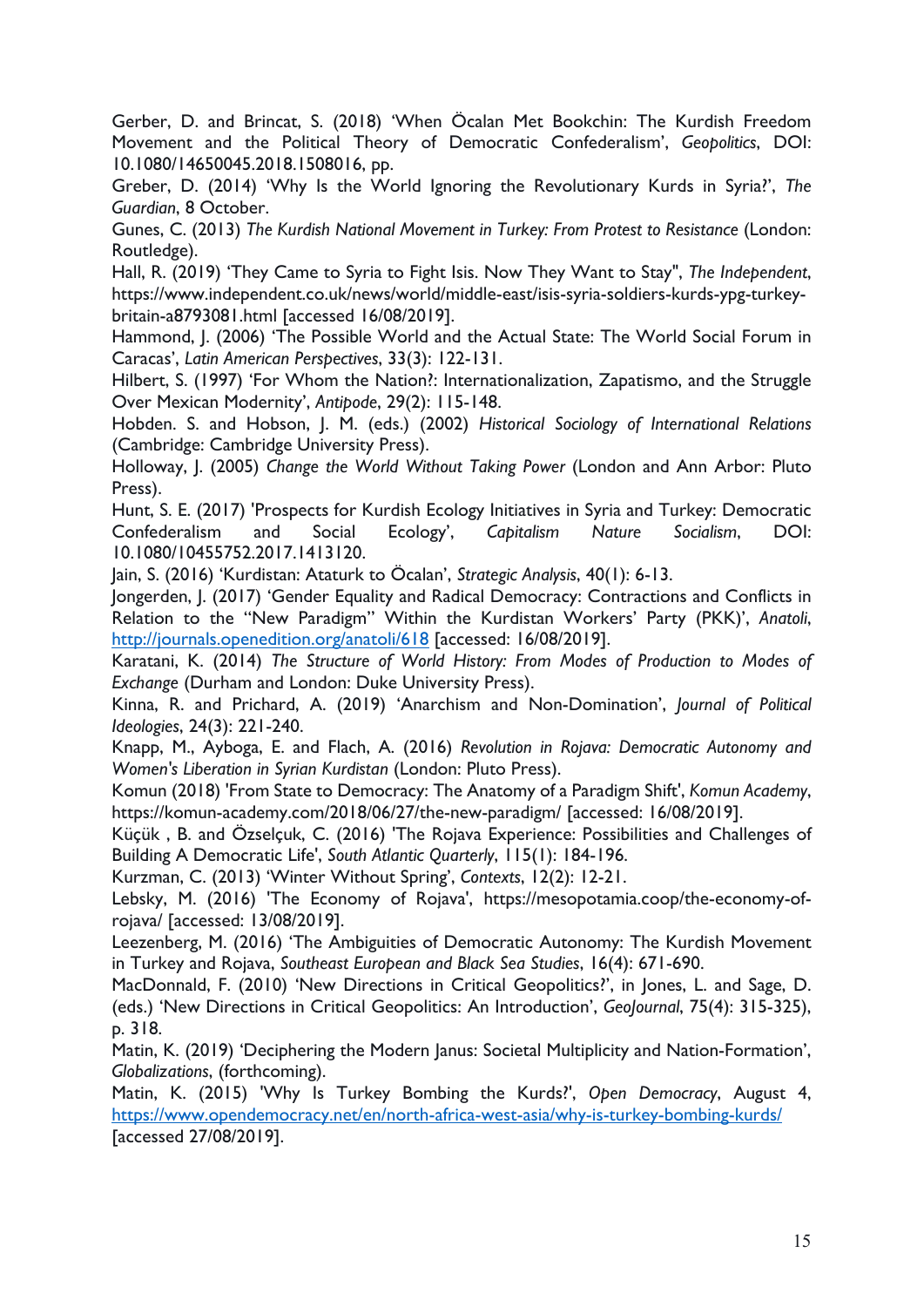Matin, K. (2007) 'Uneven and Combined Development in World History: International Relations of State-Formation in Premodern Iran', *European Journal of International Relations*, 13: 419-447.

Matin, K. (2013a) *Recasting Iranian Modernity: International Relations and Social Change* (London: Routledge).

Matin, K. (2013b) 'Redeeming the Universal: Postcolonialism and the Inner Life of Eurocentrism', *European Journal of International Relations*, 19(2): 353–77.

McNeill J. R. and McNeill, W. H. (2003) *The Human Web: A Bird's-Eye View of World History* (New York and London: W.W. Norton & Company).

Öcalan, A. (2017) *The Political Thought of Abdullah Öcalan: Kurdistan, Woman's Revolution and Democratic Confederalism* (London: Pluto).

Öcalan, A. (2016) *Democratic Nation* (Cologne: International Initiative).

Öcalan, A. (2011) *Democratic Confederalism* (Cologne: International Initiative).

Öcalan, A. (2007) *Prison Writing: The Roots of Civilisation* (London: Pluto Press).

Öcalan, A. (1999) *Declaration on the Democratic Solution of the Kurdish Question* (London: Mesopotamian Publishers).

Ó. Tuathail, G. and Dalby, S. (1998) *Critical Geopolitics* (London: Routledge).

Prichard, A. (2018) Anarchy, Anarchism and Multiplicity: Preface to A Fuller Dialogue with Rosenberg, *International Relations*, 32: 246-248.

Reitan, R. (2012) 'Theorizing and Engaging the Global Movement: From Anti-Globalization to Global Democratization', *Globalizations*, 9(3): 323–335.

Rosenberg, J. (2016), 'International Relations in the Prison of Political Science', *International Relations*, 30(2): 127-153.

Rosenberg, J. (2010) 'Basic problems in the Theory of Uneven and Combined Development. Part II: Unevenness and Political Multiplicity', *Cambridge Review of International Affairs*, 23(1): 165-189.

Rosenberg, J. (2006) 'Why Is There No International Historical Sociology?', *European Journal of International Relations*, 12(3): 307–340.

Saed (2017) 'From the October Revolution to Revolutionary Rojava: An Ecosocialist Reading', *Capitalism Nature Socialism*, 28(4): 3-20.

Scott, J. C. (2009) *The Art of Not Being Governed: An Anarchist History of Upland Southeast Asia* (New Haven & London: Yale University Press).

Shahvisi, A. (2018) 'Beyond Orientalism: Exploring the Distinctive Feminism of Democratic Confederalism in Rojava', *Geopolitics*, DOI: 10.1080/14650045.2018.1554564.

Shilliam, R. (2006) 'Marx's Path to Capital: The International Dimension of An Intellectual Journey', *History of Political Thought*, XXVII (2): 349-375.

Şimşek, B. and Jongerden, J. (2018) 'Gender Revolution in Rojava: The Voices Beyond Tabloid Geopolitics', *Geopolitics*, DOI: 10.1080/14650045.2018.1531283.

Smith, R. L. (2009) *Premodern Trade in World History* (London & New York: Routledge).

Solomon, E. And Sheppard, D. (2017) 'Kurds' Independence Dreams Shattered by Iraqi Tanks in Kirkuk', *Financial Times*, October 16, https://www.ft.com/content/7628e416-b28e-11e7 aa26-bb002965bce8 [accessed 27/08/2019].

Springer, S. (2011) 'Public Space as Emancipation: Meditations on Anarchism, Radical Democracy, Neoliberalism and Violence', *Antipode*, 43 (2): 525-562.

Steel, D. (2010) 'A Combined and Uneven Development Approach to the European Neolithic', *Critique of Anthropology*, 30(2): 131–151.

Sullivan, T. (2018) 'The Social Economy of Rojava: A Primer on the Co-op Model', *The Hampton Institute*, http://www.hamptoninstitution.org/the-social-economy-ofrojava.html#.XVKCV-NKiUk [accessed: 13/08/2019].